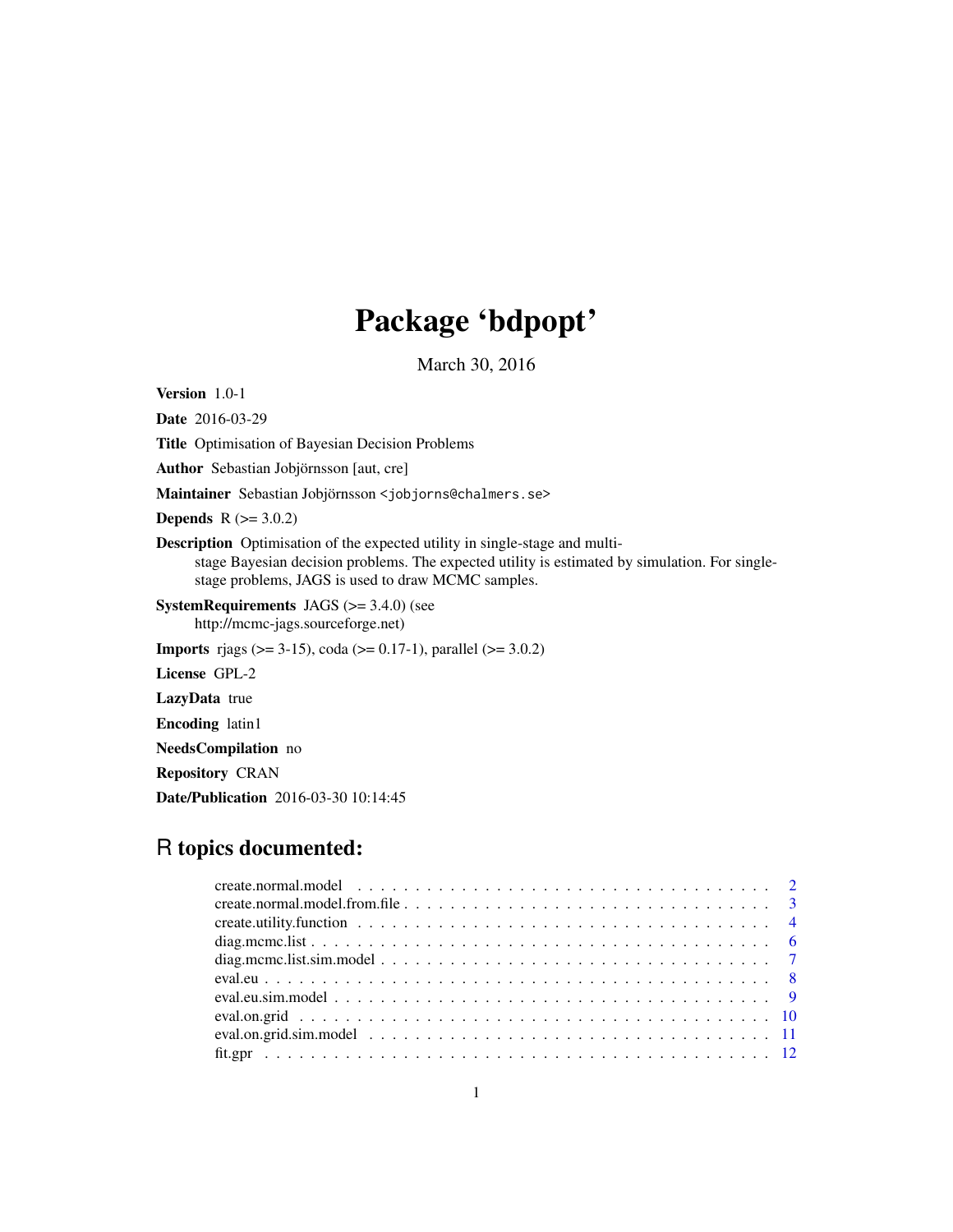<span id="page-1-0"></span>

| Index | 28 |
|-------|----|
|       |    |

# <span id="page-1-1"></span>create.normal.model *Create Normal Emax Model*

#### Description

Create a simulation model object for optimisation of the dose and sample size for a (or several, parallel) phase III clinical trial given phase II data. There is one efficacy response and one safety response obtained as sample means for each group of patients given a specific dose. These are both normal given the true populations means. The population means for efficacy and safety are in turn modeled using two independent Emax models.

# Usage

create.normal.model(theta.mu, theta.tau, eta.mu, eta.tau, n.II, d.II, YE.II, YS.II, sigmaE, sigmaS, k.III, path.to.package = NA)

| theta.mu  | A numeric, atomic vector with four elements that contains the mean parameters<br>for the prior distributions for the efficacy model.            |
|-----------|-------------------------------------------------------------------------------------------------------------------------------------------------|
| theta.tau | A numeric, atomic vector with four elements that contains the precision param-<br>eters for the prior distributions for the efficacy model.     |
| eta.mu    | A numeric, atomic vector with four elements that contains the mean parameters<br>for the prior distributions for the safety model.              |
| eta.tau   | A numeric, atomic vector with four elements that contains the precision param-<br>eters for the prior distributions for the safety model.       |
| n.II      | A numeric, atomic vector of positive integers containing the group sample sizes<br>corresponding to the phase II efficacy and safety responses. |
| d.II      | A numeric, atomic vector containing the group dose levels corresponding to the<br>phase II efficacy and safety responses.                       |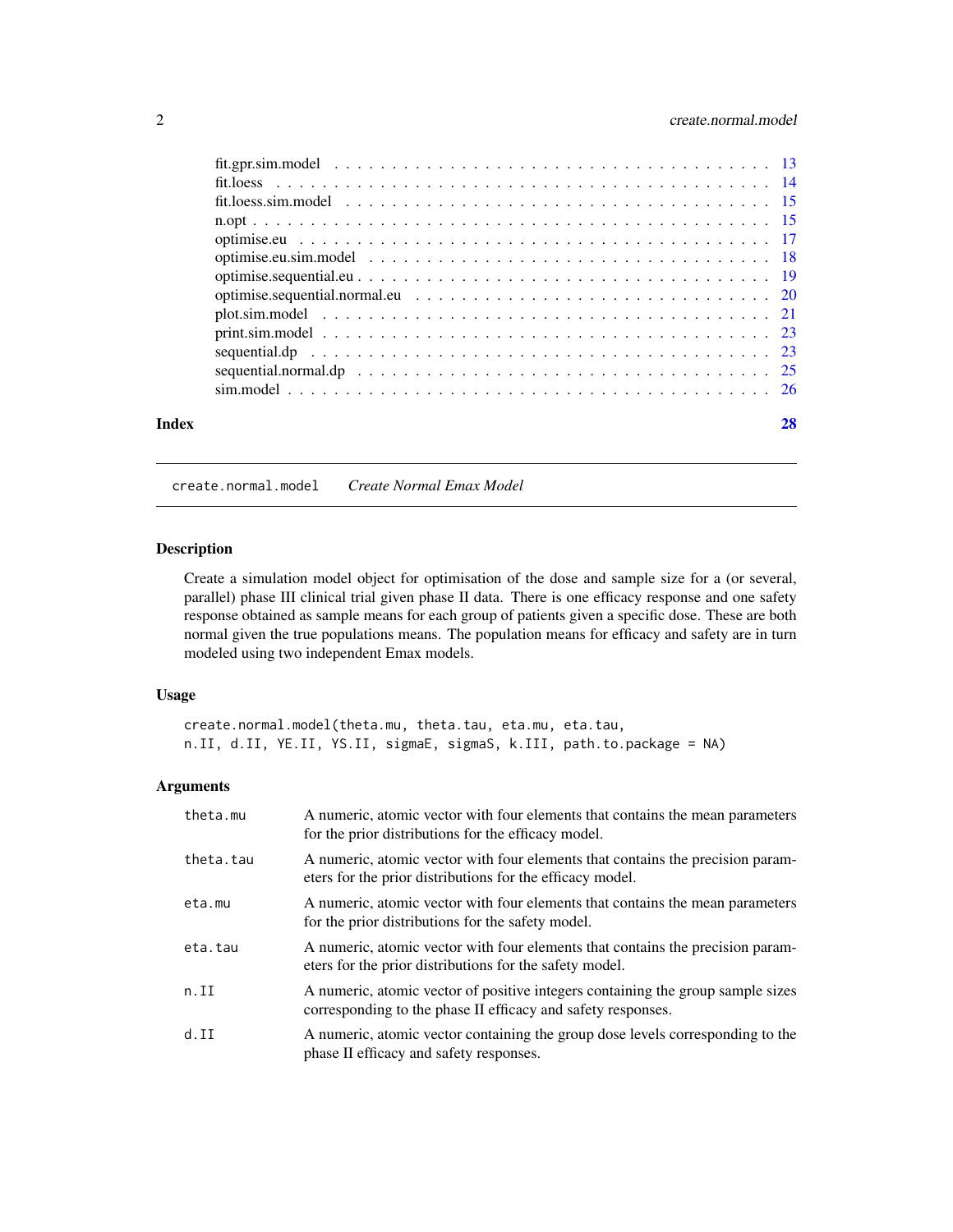<span id="page-2-0"></span>

| YE.II           | A numeric, atomic vector containing the observed sample means for the efficacy<br>responses in the phase II trial.                                                                                              |
|-----------------|-----------------------------------------------------------------------------------------------------------------------------------------------------------------------------------------------------------------|
| YS.II           | A numeric, atomic vector containing the observed sample means for the safety<br>responses in the phase II trial.                                                                                                |
| sigmaE          | The population standard deviation for an individual efficacy response. The pop-<br>ulation standard deviation for a group response is then obtained by dividing by<br>the square root of the group sample size. |
| sigmaS          | The population standard deviation for an individual safety response. The pop-<br>ulation standard deviation for a group response is then obtained by dividing by<br>the square root of the group sample size.   |
| k.III           | A positive integer specifying the number of independent phase III trials, each of<br>which consists of a single group. The sample size and dose is the same for all<br>phase III trials.                        |
| path.to.package |                                                                                                                                                                                                                 |
|                 | The search path to the installation directory of <b>bdpopt</b> . For the default value,<br>the function will attempt to find the path using search.                                                             |

#### Details

Note that n.II, d.II, YE.II and YS.II must all be of the same length. Using the notation of the JAGS manual, the prior distributions for theta and eta are given by theta[i]  $\sim$  dnorm(theta.mu[i], theta.tau[i]), eta[i]  $\sim$  dnorm(eta.mu[i], eta.tau[i]), for i = 1, 2, and theta[i]  $\sim$  dlnorm(theta.mu[i], theta.tau[i]),

eta[i]  $\sim$  dlnorm(eta.mu[i], eta.tau[i]), for i = 3, 4.

# Value

A simulation model object of class sim.model, created using the data supplied as the arguments and the JAGS model file 'normal\_model\_jags\_model.R'.

# Author(s)

Sebastian Jobjörnsson <jobjorns@chalmers.se>

#### See Also

[create.normal.model.from.file](#page-2-1)

<span id="page-2-1"></span>create.normal.model.from.file

*Create Normal Emax Model From File*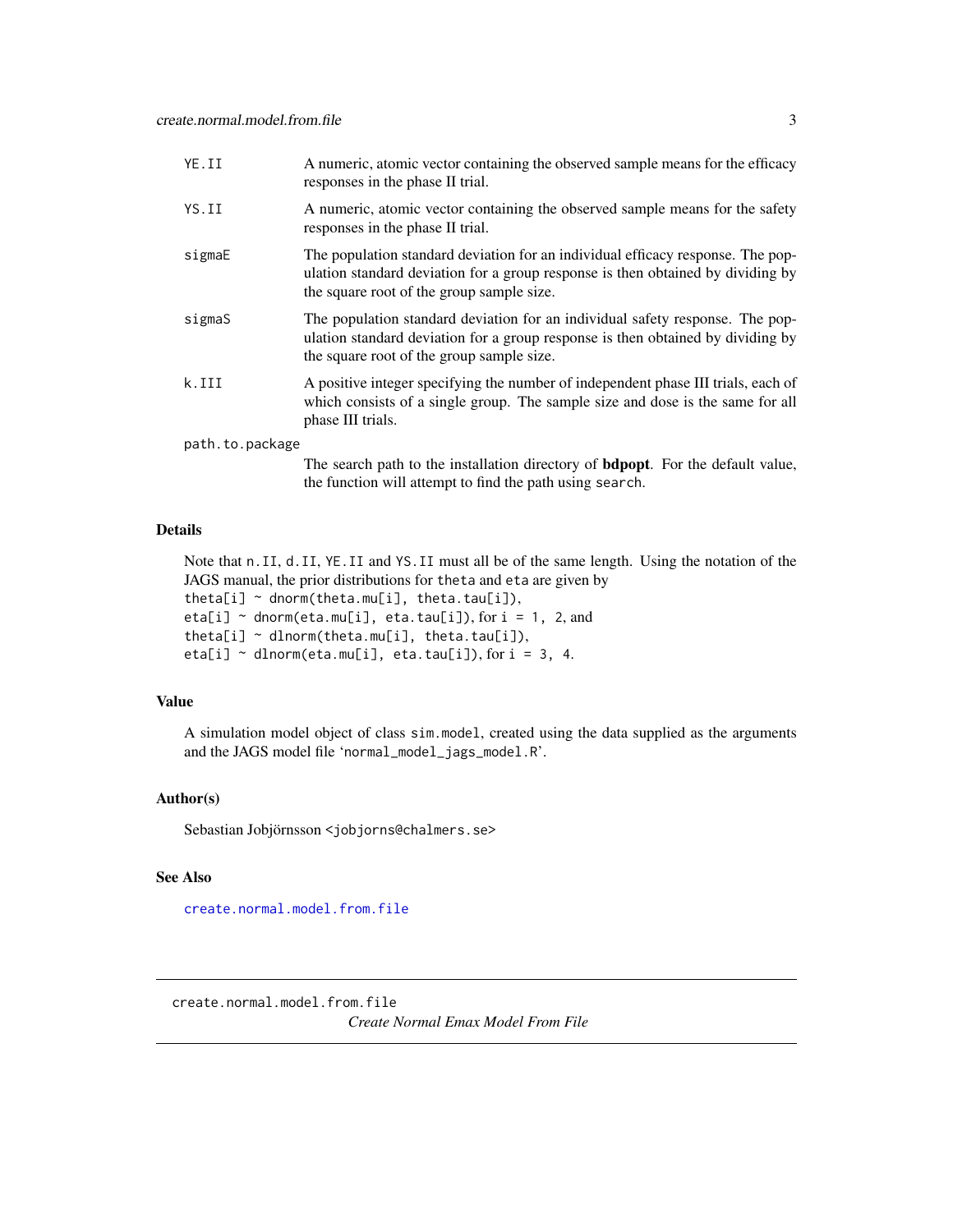#### <span id="page-3-0"></span>Description

Create a simulation model object for optimisation of the dose and sample size for a (or several, parallel) phase III clinical trial given phase II data. There is one efficacy response and one safety response obtained as sample means for each group of patients given a specific dose. These are both normal given the true populations means. The population means for efficacy and safety are in turn modeled using two independent Emax models. This function uses the file 'normal\_model\_jags\_data.R' to specify the parameters of the model instead of the user supplying these as arguments (as for create.normal.model).

#### Usage

```
create.normal.model.from.file(path.to.package = NA)
```
#### Arguments

path.to.package

The search path to the installation directory of bdpopt. For the default value, the function will attempt to find the path using search.

#### Details

See the argument description of [create.normal.model](#page-1-1) for the objects that have to be specified in 'normal\_model\_jags\_data.R'.

#### Value

A simulation model object of class sim.model, created using the JAGS data file 'normal\_model\_jags\_data.R' and the JAGS model file 'normal\_model\_jags\_model.R'.

#### Author(s)

Sebastian Jobjörnsson <jobjorns@chalmers.se>

#### See Also

[create.normal.model](#page-1-1)

create.utility.function

*Create Utility Function For The Normal Model*

#### Description

Create a utility function to be used together with a normal simulation model object created using create.normal.model or create.normal.model.from.file.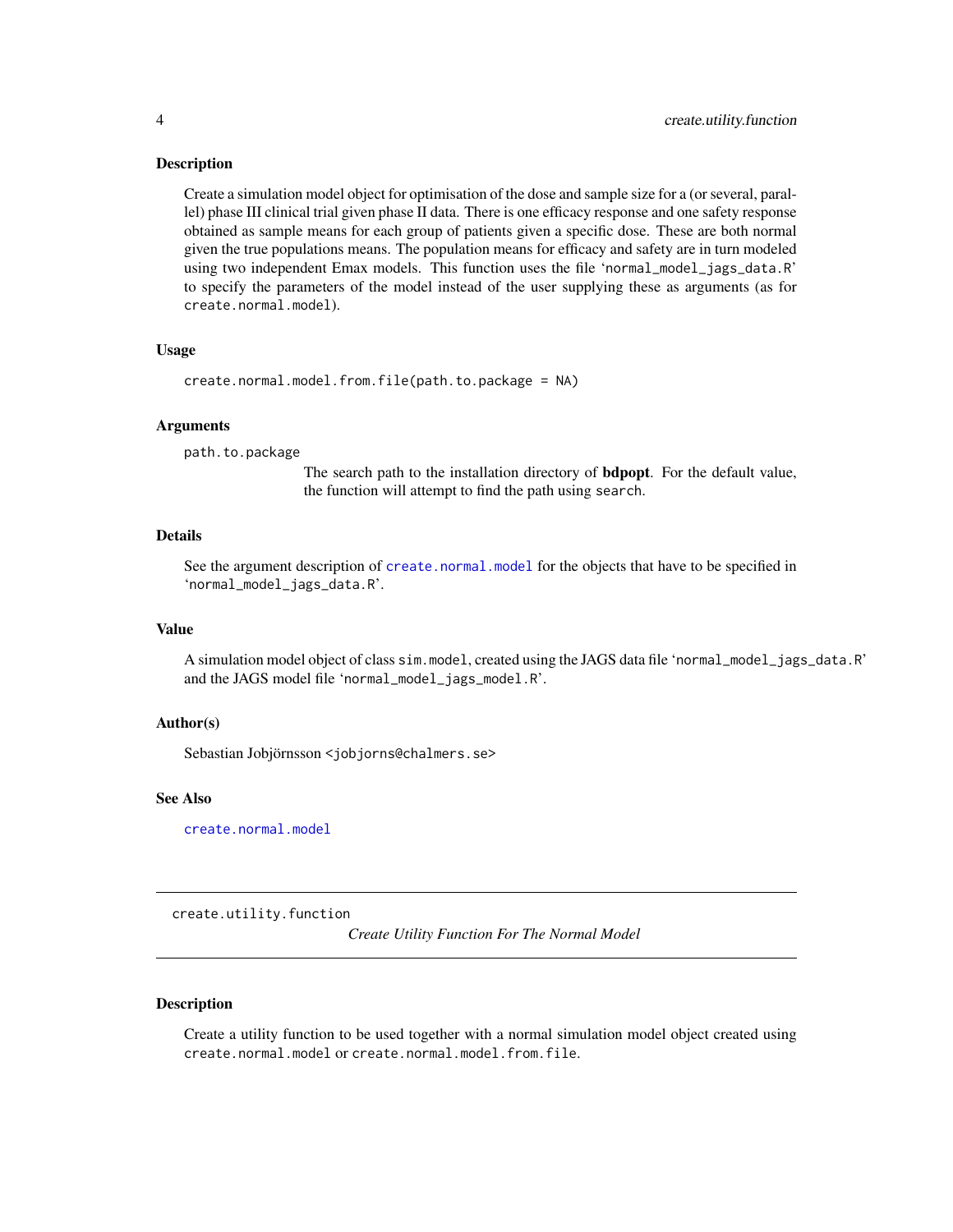# Usage

```
create.utility.function(model, n.min, sig.level, safety.max, cE, cS, p,
fixed.cost, cost.per.sample)
```
#### Arguments

| model           | A model object created using create.normal.model or create.normal.model.from.file.                                                                                                                                                                    |
|-----------------|-------------------------------------------------------------------------------------------------------------------------------------------------------------------------------------------------------------------------------------------------------|
| n.min           | The minimum group sample size for each phase III group trial required by the<br>regulatory authority in order to consider market approval.                                                                                                            |
| sig.level       | The significance level used by the regulatory authority when performing the<br>one-sided hypothesis tests for acceptable efficacy and safety levels in the phase<br>III trial.                                                                        |
| safety.max      | A parameter defining the maximum safety threshold in the significance test for<br>an acceptable safety level.                                                                                                                                         |
| сE              | A constant defining the utility gain per unit of efficacy.                                                                                                                                                                                            |
| cS              | A constant defining the utility gain per unit of safety. The absolute value of this<br>number defines the utility loss, and hence cS should typically be less than or<br>equal to zero.                                                               |
| p               | A number between 0 and 1 which weighs the relative contribution of the ob-<br>served responses and the true population means to the utility upon regulatory<br>approval. A value of 1 corresponds to no contribution made by the population<br>means. |
| fixed.cost      | The fixed cost of performing the phase III trials.                                                                                                                                                                                                    |
| cost.per.sample |                                                                                                                                                                                                                                                       |
|                 |                                                                                                                                                                                                                                                       |

The cost per observation in the phase III trials.

# Details

The utility function has the form:

```
RA.decision * gain - trial.cost
where
gain = p * (cE * mean(YE) + cS * mean(YS)) + (1 - p) * (cE * mean(muE))+ cS * mean(muS))trail.cost = fixed.cost + cost.per.sample * k.III * n.III
```
#### Value

An R function to be used together with model when calling eval.on.grid, fit.gpr, fit.loess and optimise.eu.

# Author(s)

Sebastian Jobjörnsson <jobjorns@chalmers.se>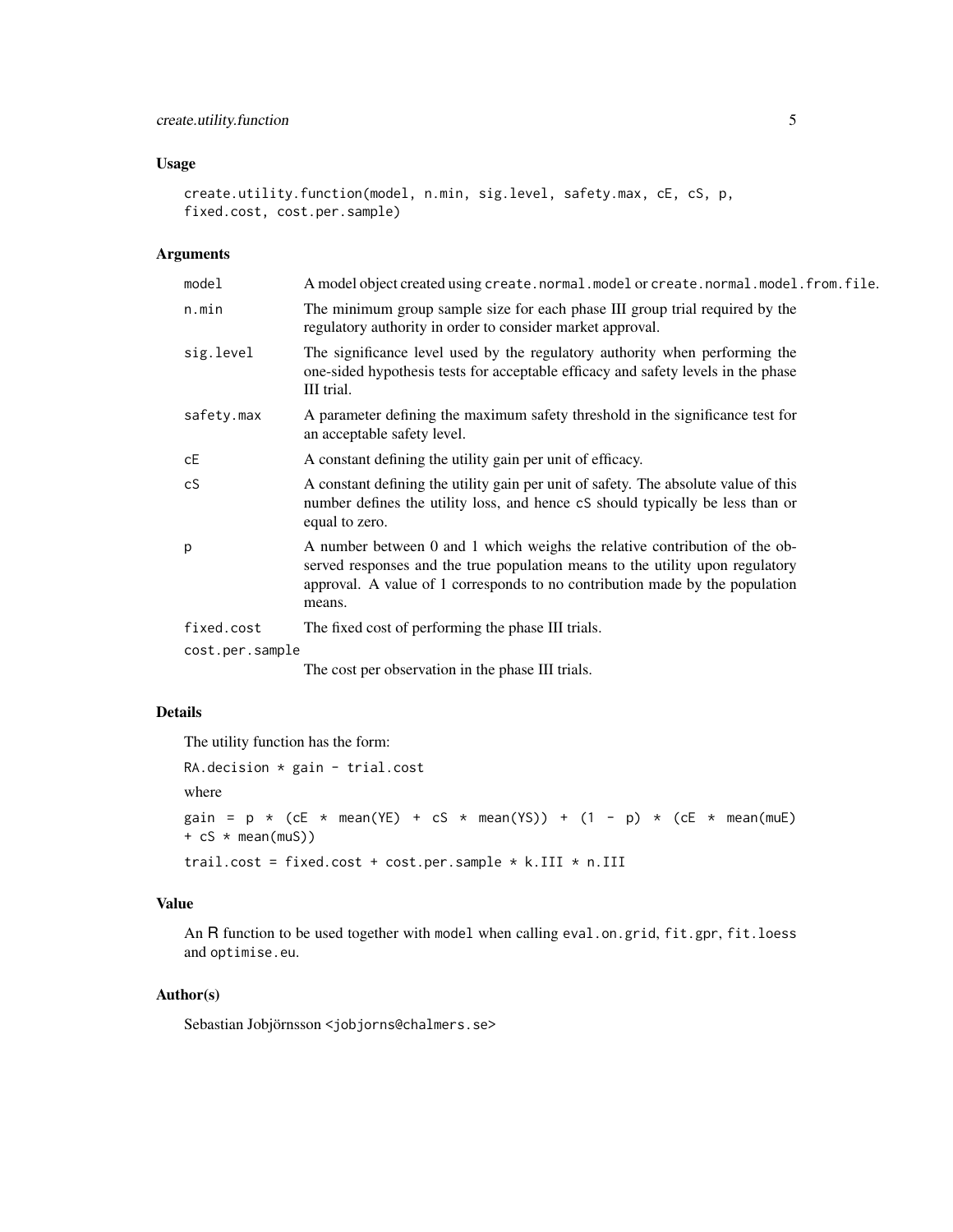<span id="page-5-1"></span><span id="page-5-0"></span>

### Description

Get the mcmc.list object obtained when running the JAGS model corresponding to model. Diagnostic functions provided by the coda package may then be applied in order to check that there is a sufficent amount of adaptation and burn in for the application. This is a generic function for S3 objects.

#### Usage

```
diag.mcmc.list(model, utility.fun, data,
n.iter, n.burn.in, n.adapt = 1000, n.chains = 1, inits = NULL)
```
# Arguments

| model       | Simulation model object of class sim. model created using<br>sim.model or create.normal.model.                                                                                                                                                                    |
|-------------|-------------------------------------------------------------------------------------------------------------------------------------------------------------------------------------------------------------------------------------------------------------------|
| utility.fun | An R function defining the utility for the decision problem. It must be possible<br>to extract the argument names of the function supplied with formals, and the<br>argument names must constitute a subset of the names used in the JAGS model<br>specification. |
| data        | A named list of R objects which, when combined with the named objects in<br>model\$data, leads to a complete specification of the data for the JAGS model.                                                                                                        |
| n.iter      | The number of iterations in the JAGS MCMC simulation.                                                                                                                                                                                                             |
| n.burn.in   | The number of burn in iterations prior to the JAGS MCMC simulation.                                                                                                                                                                                               |
| n.adapt     | The number of adaptation iterations prior to the burn in phase and subsequent<br>JAGS MCMC simulation.                                                                                                                                                            |
| n.chains    | The number of parallel MCMC chains to run.                                                                                                                                                                                                                        |
| inits       | The initial values for the chain(s) passed on to the function $r_j \text{ags}:$ jags. model,<br>unless equal to its default value NULL, in which case JAGS chooses default initial<br>values.                                                                     |

### Details

The purpose of this function is to make it possible for the user diagnose the JAGS output (e.g., using the coda package) and select appropriate values for n.iter, n.burn.in and n.adapt.

#### Value

An object of type mcmc.list, as produced by rjags::coda.samples.

#### Author(s)

Sebastian Jobjörnsson <jobjorns@chalmers.se>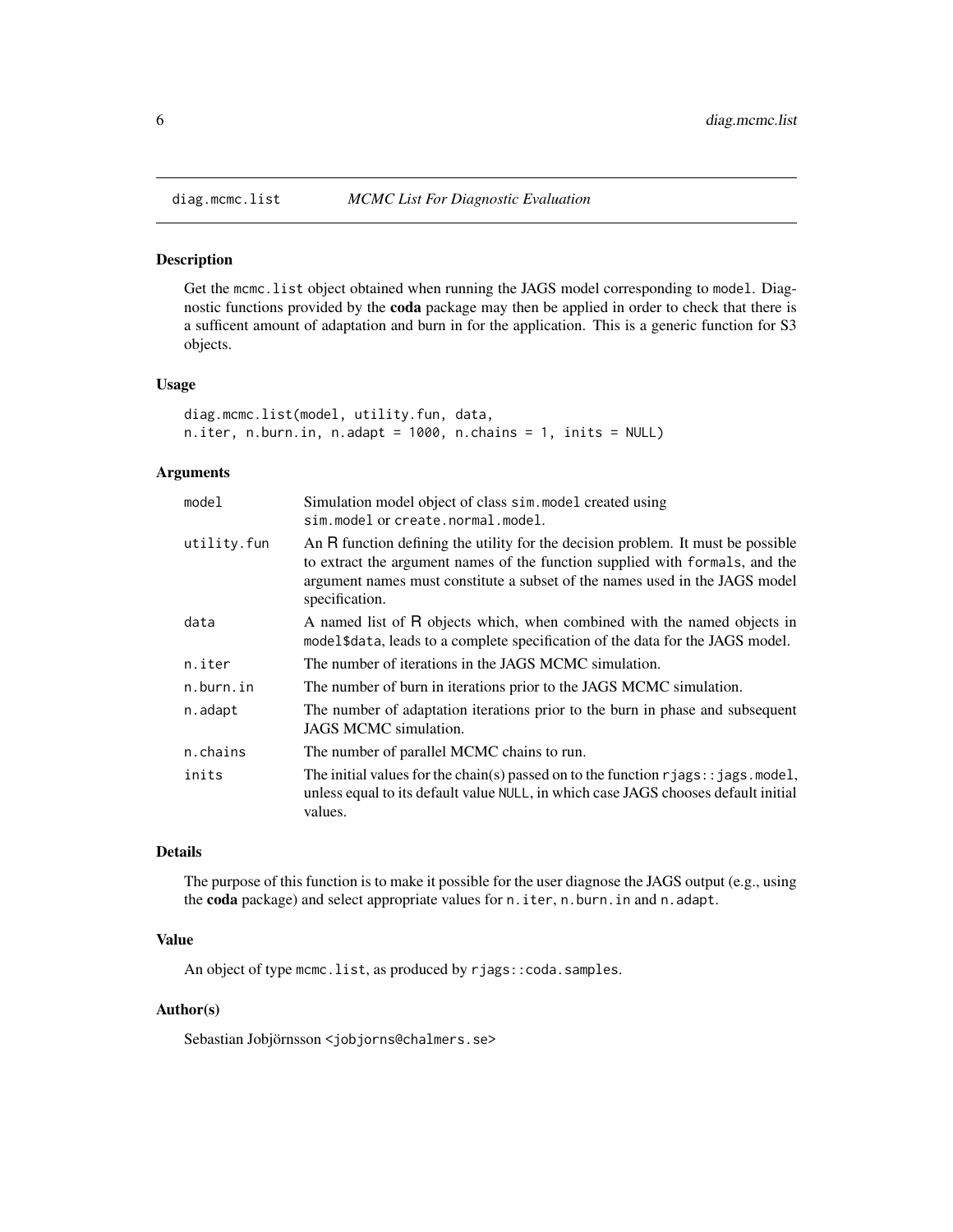<span id="page-6-0"></span>diag.mcmc.list.sim.model

*MCMC List For Diagnostic Evaluation*

# Description

diag.mcmc.list method for objects of class sim.model.

# Usage

```
## S3 method for class 'sim.model'
diag.mcmc.list(model, utility.fun, data,
n.iter, n.burn.in, n.adapt = 1000, n.chains = 1, inits = NULL)
```
# Arguments

| model       | Simulation model object of class sim. model created using<br>sim.model or create.normal.model.                                                                                                                                                                    |
|-------------|-------------------------------------------------------------------------------------------------------------------------------------------------------------------------------------------------------------------------------------------------------------------|
| utility.fun | An R function defining the utility for the decision problem. It must be possible<br>to extract the argument names of the function supplied with formals, and the<br>argument names must constitute a subset of the names used in the JAGS model<br>specification. |
| data        | A named list of R objects which, when combined with the named objects in<br>model\$data, leads to a complete specification of the data for the JAGS model.                                                                                                        |
| n.iter      | The number of iterations in the JAGS MCMC simulation.                                                                                                                                                                                                             |
| n.burn.in   | The number of burn in iterations prior to the JAGS MCMC simulation.                                                                                                                                                                                               |
| n.adapt     | The number of adaptation iterations prior to the burn in phase and subsequent<br>JAGS MCMC simulation.                                                                                                                                                            |
| n.chains    | The number of parallel MCMC chains to run.                                                                                                                                                                                                                        |
| inits       | The initial values for the chain(s) passed on to the function $r_j$ ags: $:j$ ags. model,<br>unless equal to its default value NULL, in which case JAGS chooses default initial<br>values.                                                                        |

#### Details

See [diag.mcmc.list](#page-5-1) for further documentation.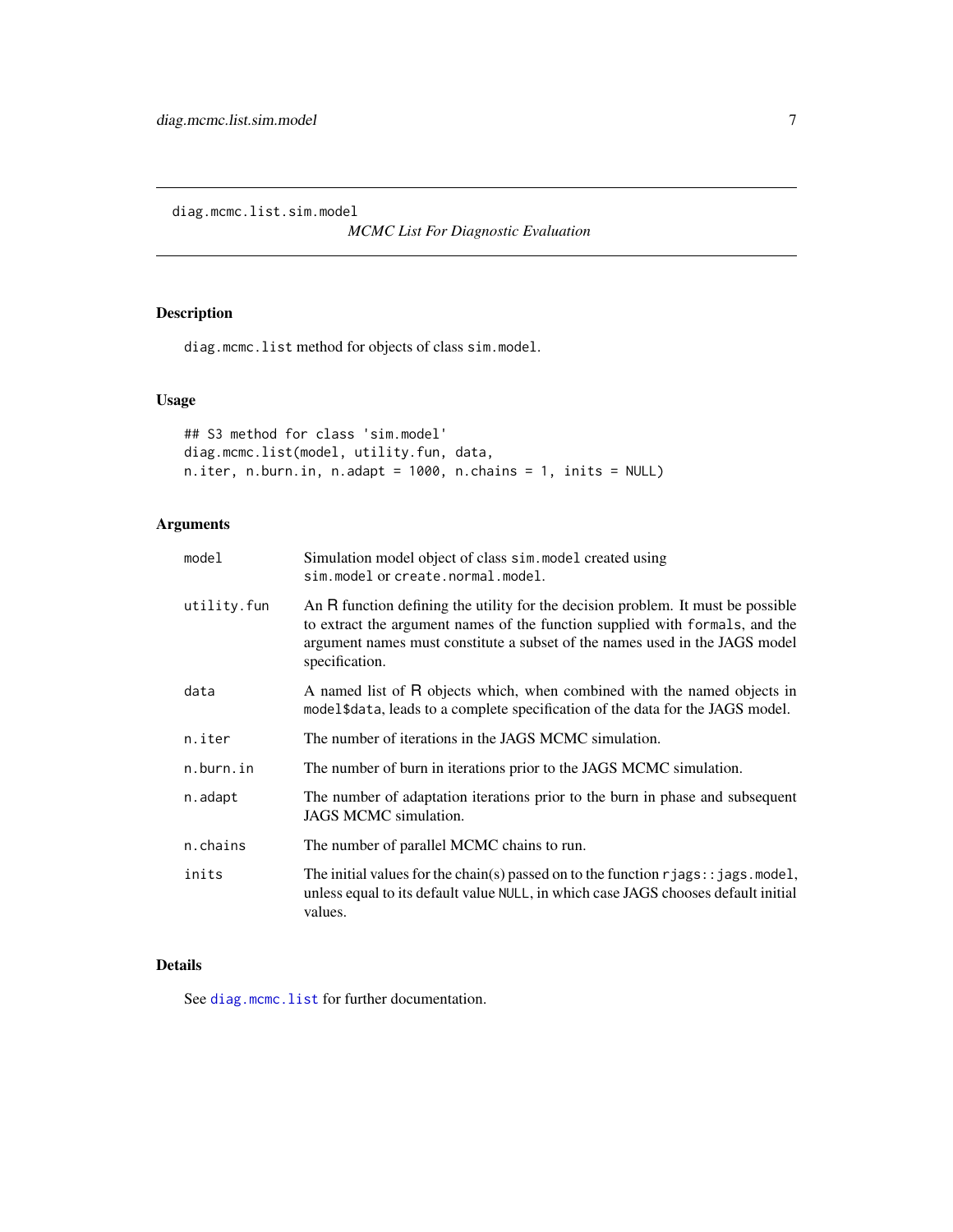#### <span id="page-7-1"></span><span id="page-7-0"></span>Description

Simulate an estimate of the expected utility for a specific completion of the JAGS data, i.e., for a specific point in the decision space. This is a generic function for S3 objects.

# Usage

```
eval.eu(model, utility.fun, data,
n.iter, n.burn.in, n.adapt = 1000, inits = NULL, independent.SE = FALSE)
```
# Arguments

| model       | Simulation model object of class sim. model created using<br>sim.model or create.normal.model.                                                                                                                                                                               |
|-------------|------------------------------------------------------------------------------------------------------------------------------------------------------------------------------------------------------------------------------------------------------------------------------|
| utility.fun | An R function defining the utility for the decision problem. It must be possible<br>to extract the argument names of the function supplied with formals, and the<br>argument names must constitute a subset of the names used in the JAGS model<br>specification.            |
| data        | A named list of R objects which, when combined with the named objects in<br>model \$data, leads to a complete specification of the data for the JAGS model.                                                                                                                  |
| n.iter      | The number of iterations in the JAGS MCMC simulation.                                                                                                                                                                                                                        |
| n.burn.in   | The number of burn iterations prior to the JAGS MCMC simulation.                                                                                                                                                                                                             |
| n.adapt     | The number of adaptation iterations prior to the burn in and JAGS MCMC sim-<br>ulation.                                                                                                                                                                                      |
| inits       | The initial values for the chain passed on to the function $r_j \text{ags}: j \text{ ags model},$<br>unless equal to its default value NULL, in which case JAGS chooses default initial<br>values.                                                                           |
|             | independent. SE If TRUE, then the standard errors of the sample means used to estimate the ex-<br>pected utility will be computed under the assumption of i.i.d. sampling. If<br>FALSE, the standard errors are instead computed using the coda:: spectrum0. ar<br>function. |

#### Details

This function is called by eval.on.grid, but also allows the user to evaluate the expected utility for a specific combination of values for the decision variables of the problem.

# Value

A list with components

| mean      | Sample mean of the simulated utilities. |
|-----------|-----------------------------------------|
| <b>SE</b> | Standard error of the sample mean.      |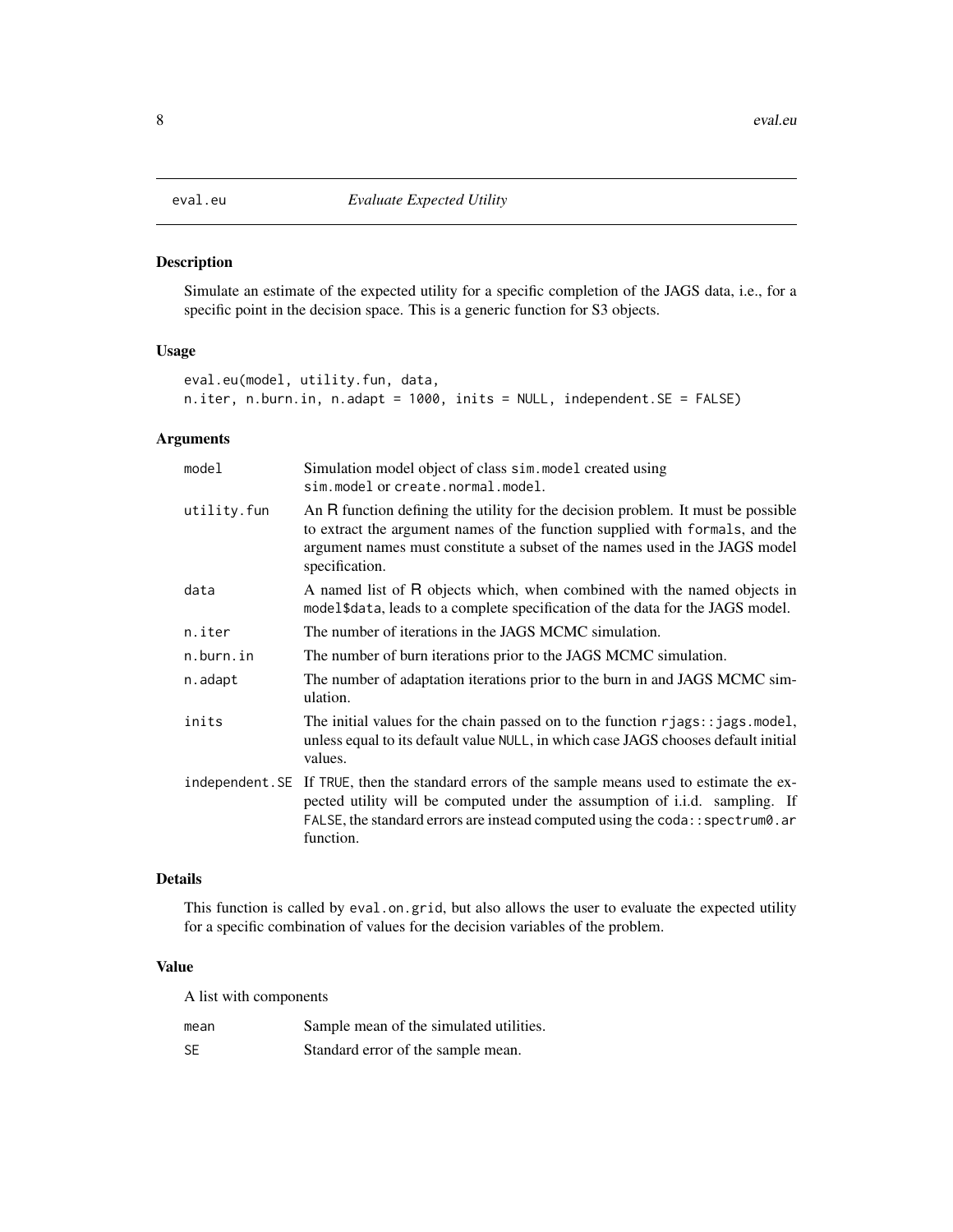# <span id="page-8-0"></span>eval.eu.sim.model 9

# Author(s)

Sebastian Jobjörnsson <jobjorns@chalmers.se>

### See Also

[eval.on.grid](#page-9-1)

eval.eu.sim.model *Evaluate Expected Utility*

# Description

eval.eu method for objects of class sim.model.

# Usage

## S3 method for class 'sim.model' eval.eu(model, utility.fun, data, n.iter, n.burn.in, n.adapt = 1000, inits = NULL, independent.SE = FALSE)

# Arguments

| model       | Simulation model object of class sim. model created using<br>sim.model or create.normal.model.                                                                                                                                                                                     |
|-------------|------------------------------------------------------------------------------------------------------------------------------------------------------------------------------------------------------------------------------------------------------------------------------------|
| utility.fun | An R function defining the utility for the decision problem. It must be possible<br>to extract the argument names of the function supplied with formals, and the<br>argument names must constitute a subset of the names used in the JAGS model<br>specification.                  |
| data        | A named list of R objects which, when combined with the named objects in<br>model \$data, leads to a complete specification of the data for the JAGS model.                                                                                                                        |
| n.iter      | The number of iterations in the JAGS MCMC simulation.                                                                                                                                                                                                                              |
| n.burn.in   | The number of burn iterations prior to the JAGS MCMC simulation.                                                                                                                                                                                                                   |
| n.adapt     | The number of adaptation iterations prior to the burn in and JAGS MCMC sim-<br>ulation.                                                                                                                                                                                            |
| inits       | The initial values for the chain passed on to the function $r_j$ ags: $:j$ ags. model,<br>unless equal to its default value NULL, in which case JAGS chooses default initial<br>values.                                                                                            |
|             | independent. SE If TRUE, then the standard errors of the sample means used to estimate the ex-<br>pected utility will be computed under the assumption of <i>i.i.d.</i> sampling. If<br>FALSE, the standard errors are instead computed using the coda:: spectrum0.ar<br>function. |

# Details

See [eval.eu](#page-7-1) for further documentation.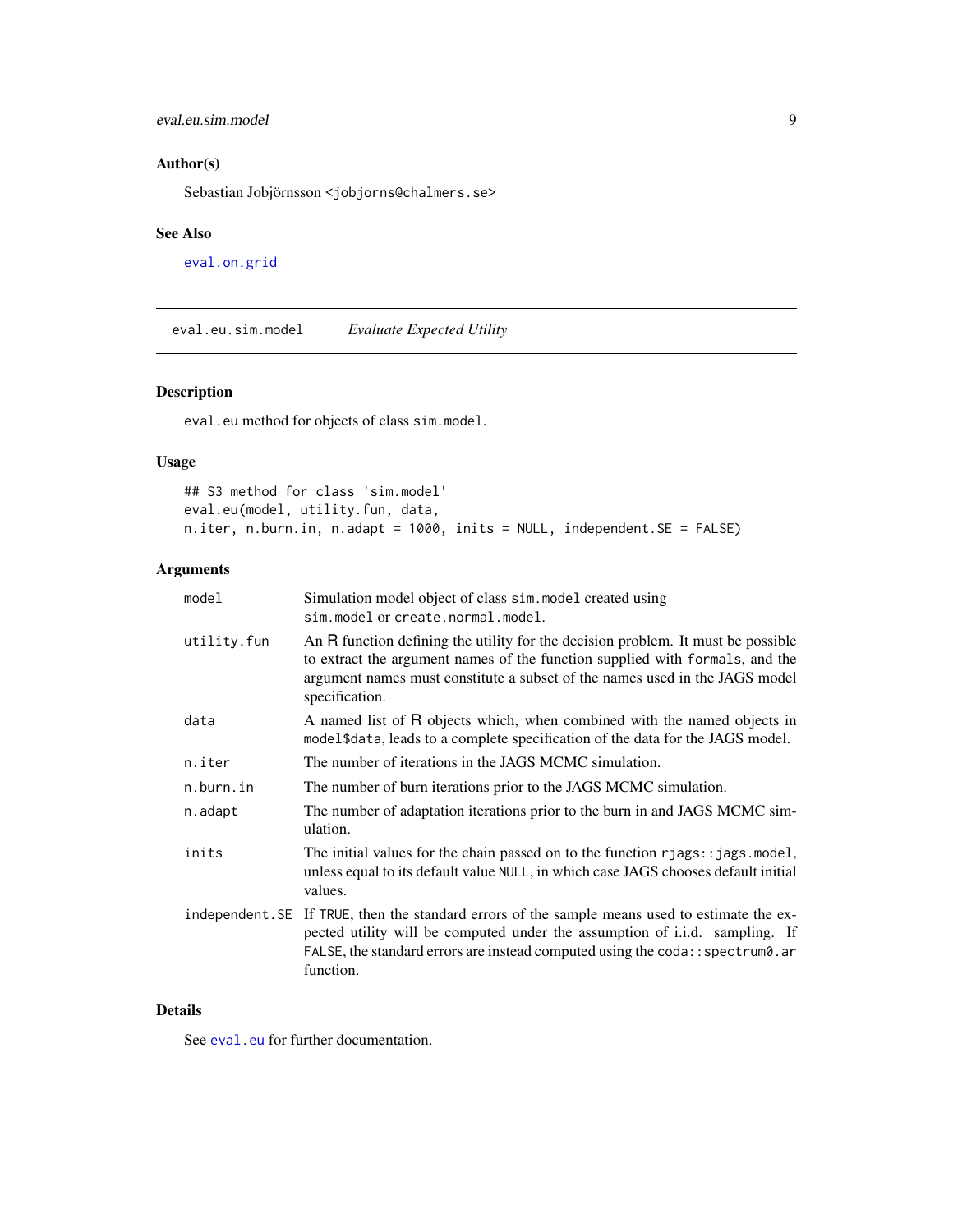<span id="page-9-1"></span><span id="page-9-0"></span>

# Description

Evaluate the expected utility on a grid using MCMC samples from JAGS. The grid is a subset of the space for the decision variables.

#### Usage

```
eval.on.grid(model, utility.fun, grid.spec.list,
n.iter, n.burn.in, n.adapt = 1000, independent.SE = FALSE, parallel = FALSE)
```
# Arguments

| model       | Simulation model object of class sim. model created using<br>sim. model or create. normal. model.                                                                                                                                                                                                                                                                                                                                                                                         |
|-------------|-------------------------------------------------------------------------------------------------------------------------------------------------------------------------------------------------------------------------------------------------------------------------------------------------------------------------------------------------------------------------------------------------------------------------------------------------------------------------------------------|
| utility.fun | An R function defining the utility for the decision problem. It must be possible<br>to extract the argument names of the function supplied with formals, and the<br>argument names must constitute a subset of the names used in the JAGS model<br>specification.                                                                                                                                                                                                                         |
|             | grid.spec.list A nonempty list of array grid specifications. An array grid specification is a list<br>of two componenents. The first component is a dimension vector, giving the<br>dimensions of the array. The second component is a list of vectors of length<br>equal to the product of the dimension vector. Each such vector has the form<br>c(lower, upper, step). These are passed to the function seq in order to<br>generate a range of values for each component of the array. |
| n.iter      | The number of iterations in the JAGS MCMC simulation for each grid point.                                                                                                                                                                                                                                                                                                                                                                                                                 |
| n.burn.in   | The number of burn in iterations prior to the JAGS MCMC simulation for each<br>grid point.                                                                                                                                                                                                                                                                                                                                                                                                |
| n.adapt     | The number of adaptation iterations prior to the burn in phase and subsequent<br>JAGS MCMC simulation for each grid point.                                                                                                                                                                                                                                                                                                                                                                |
|             | independent. SE If TRUE, then the standard errors of the sample means used to estimate the ex-<br>pected utility will be computed under the assumption of i.i.d. sampling. If<br>FALSE, the standard errors are instead computed using the coda:: spectrum0.ar<br>function.                                                                                                                                                                                                               |
| parallel    | Logical equal to TRUE if the simulation should be done in parallel on a multi-core                                                                                                                                                                                                                                                                                                                                                                                                        |
|             | processor. The default value FALSE leads to single-core evaluation.                                                                                                                                                                                                                                                                                                                                                                                                                       |

# Value

A new simulation model object constructed from the object given as the first argument and the simulation results. The updated components in the new object are model\$sim.points, model\$sim.means, model\$sim.SEs and model\$grid.spec.list. See [sim.model](#page-25-1) for a description of these components.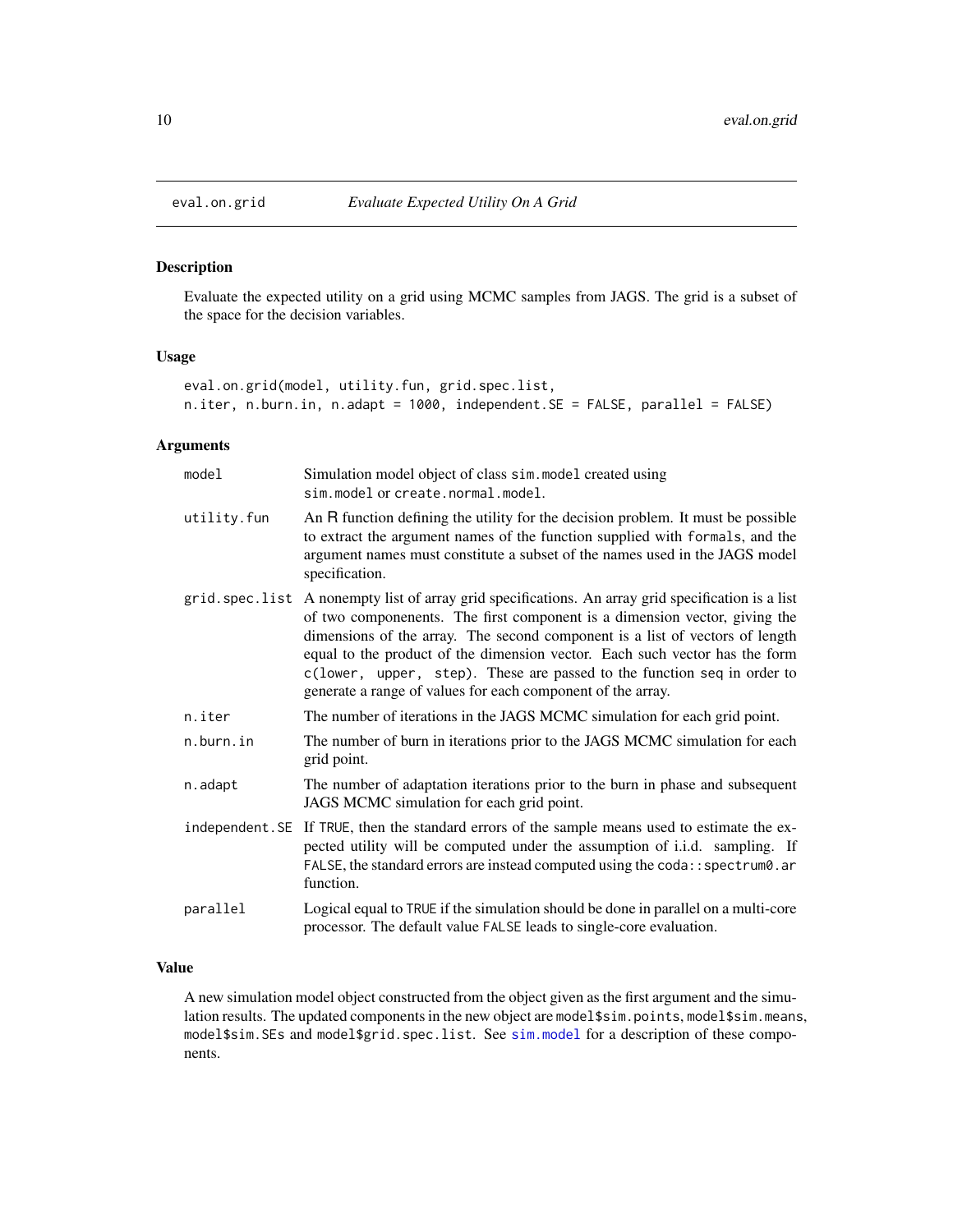# <span id="page-10-0"></span>Author(s)

Sebastian Jobjörnsson <jobjorns@chalmers.se>

#### See Also

[eval.eu](#page-7-1)

eval.on.grid.sim.model

*Evaluate Expected Utility On A Grid*

# Description

eval.on.grid method for objects of class sim.model.

# Usage

## S3 method for class 'sim.model' eval.on.grid(model, utility.fun, grid.spec.list, n.iter, n.burn.in, n.adapt = 1000, independent.SE = FALSE, parallel = FALSE)

| model       | Simulation model object of class sim. model created using<br>sim.model or create.normal.model.                                                                                                                                                                                                                                                                                                                                                                                              |
|-------------|---------------------------------------------------------------------------------------------------------------------------------------------------------------------------------------------------------------------------------------------------------------------------------------------------------------------------------------------------------------------------------------------------------------------------------------------------------------------------------------------|
| utility.fun | An R function defining the utility for the decision problem. It must be possible<br>to extract the argument names of the function supplied with formals, and the<br>argument names must constitute a subset of the names used in the JAGS model<br>specification.                                                                                                                                                                                                                           |
|             | grid. spec. list A nonempty list of array grid specifications. An array grid specification is a list<br>of two componenents. The first component is a dimension vector, giving the<br>dimensions of the array. The second component is a list of vectors of length<br>equal to the product of the dimension vector. Each such vector has the form<br>c(lower, upper, step). These are passed to the function seq in order to<br>generate a range of values for each component of the array. |
| n.iter      | The number of iterations in the JAGS MCMC simulation for each grid point.                                                                                                                                                                                                                                                                                                                                                                                                                   |
| n.burn.in   | The number of burn in iterations prior to the JAGS MCMC simulation for each<br>grid point.                                                                                                                                                                                                                                                                                                                                                                                                  |
| n.adapt     | The number of adaptation iterations prior to the burn in phase and subsequent<br>JAGS MCMC simulation for each grid point.                                                                                                                                                                                                                                                                                                                                                                  |
|             | independent. SE If TRUE, then the standard errors of the sample means used to estimate the ex-<br>pected utility will be computed under the assumption of i.i.d. sampling. If<br>FALSE, the standard errors are instead computed using the coda:: spectrum0.ar<br>function.                                                                                                                                                                                                                 |
| parallel    | Logical equal to TRUE if the simulation should be done in parallel on a multi-core<br>processor. The default value FALSE leads to single-core evaluation.                                                                                                                                                                                                                                                                                                                                   |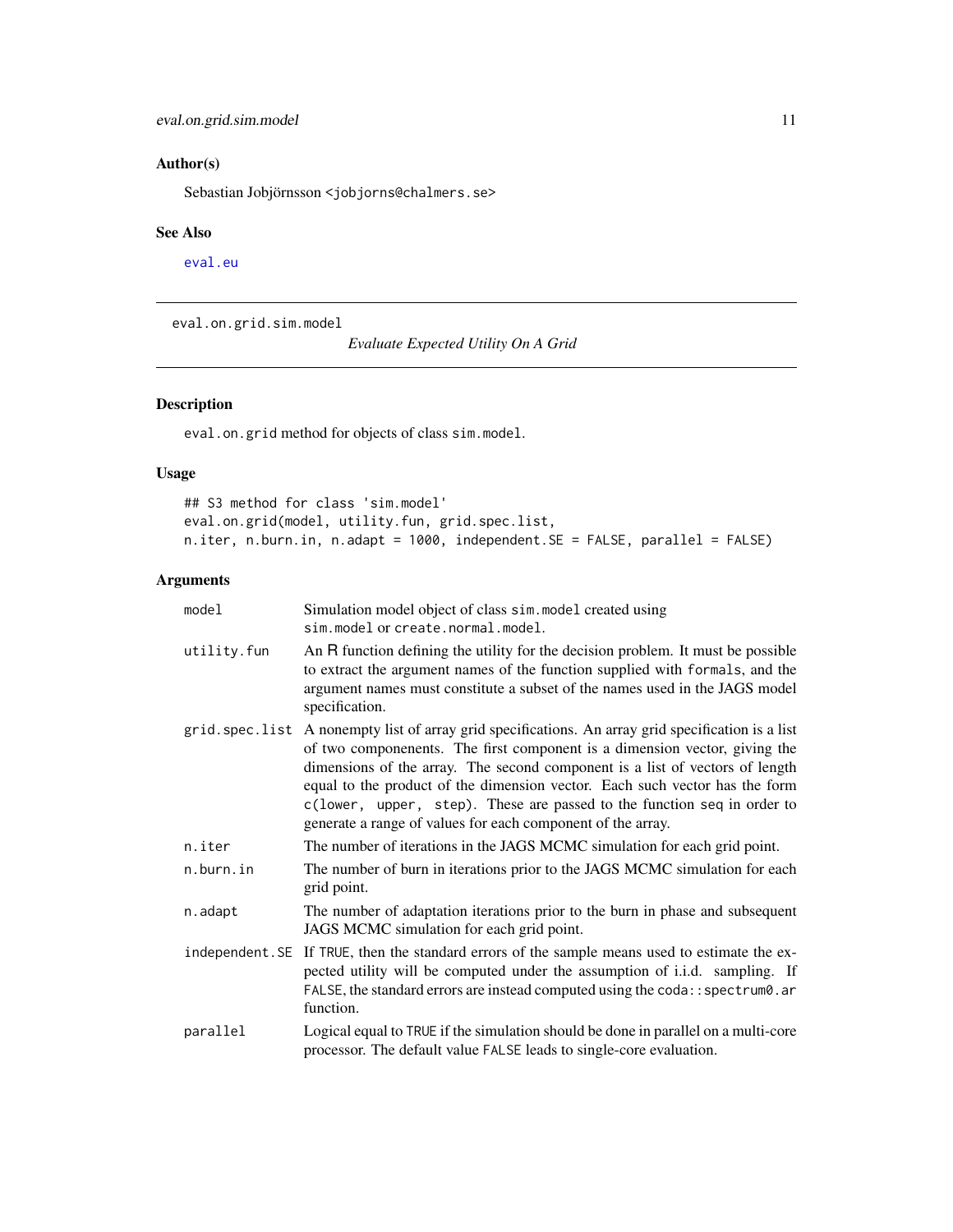# <span id="page-11-0"></span>Details

See [eval.on.grid](#page-9-1) for further documentation.

<span id="page-11-1"></span>

#### fit.gpr *Fit A Gaussian Process Regression Function*

#### Description

Fit a GPR regression function to the estimated expected utility values obtained through simulation via JAGS by calling eval.on.grid. This is a generic function for S3 objects.

#### Usage

fit.gpr(model, start, gr = TRUE, method = "L-BFGS-B", lower =  $0$ , upper = Inf, control = list())

#### Arguments

| model   | A model object obtained as the return value from eval.on.grid.                                                                                                                                                                                    |
|---------|---------------------------------------------------------------------------------------------------------------------------------------------------------------------------------------------------------------------------------------------------|
| start   | Start value passed on to optim when performing the marginal likelihood optimi-<br>sation to find appropriate values for the hyperparameters for the GPR regression<br>function.                                                                   |
| gr      | Set to TRUE if gradient information should be passed to optim. If false, optim<br>uses a finite difference approximation of the gradient when performing the opti-<br>misation of the hyperparameters.                                            |
| method  | The optimisation method to be used by optim. One of "Nelder-Mead", "BFGS",<br>"CG", "L-BFGS-B", "SANN" or "Brent".                                                                                                                                |
| lower   | A numeric, atomic vector containing the lower limits for the hyperparameters.<br>The first entry is for the standard deviation parameter and the remaining entries<br>are for the length parameters. If supplied, all elements must be $\geq 0$ . |
| upper   | A numeric, atomic vector containing the upper limits for the hyperparameters.<br>The first entry is for the standard deviation parameter and the remaining entries<br>are for the length parameters.                                              |
| control | A list of control parameters passed on to optim.                                                                                                                                                                                                  |

#### Details

The fitting operation consists of maximising the marginal likelihood of the hyperparameters for a GPR model based on a squared-exponential covariance model. This is done by minimising a function proportional to the negative marginal likelihood. The number of hyperparameters for this model equals 1 + the number of decision variables of the decision model. The first hyperparameter is a standard deviation and the rest consists of a length parameter for each decision dimension.

The optimisation strategy depends on the value of method. If "L-BFGS-B" is used, then the arguments lower and upper are passed on as specified to optim as the lower and upper limits for the optimisation of the hyperparameters. If any other value is provided for method, then optim will be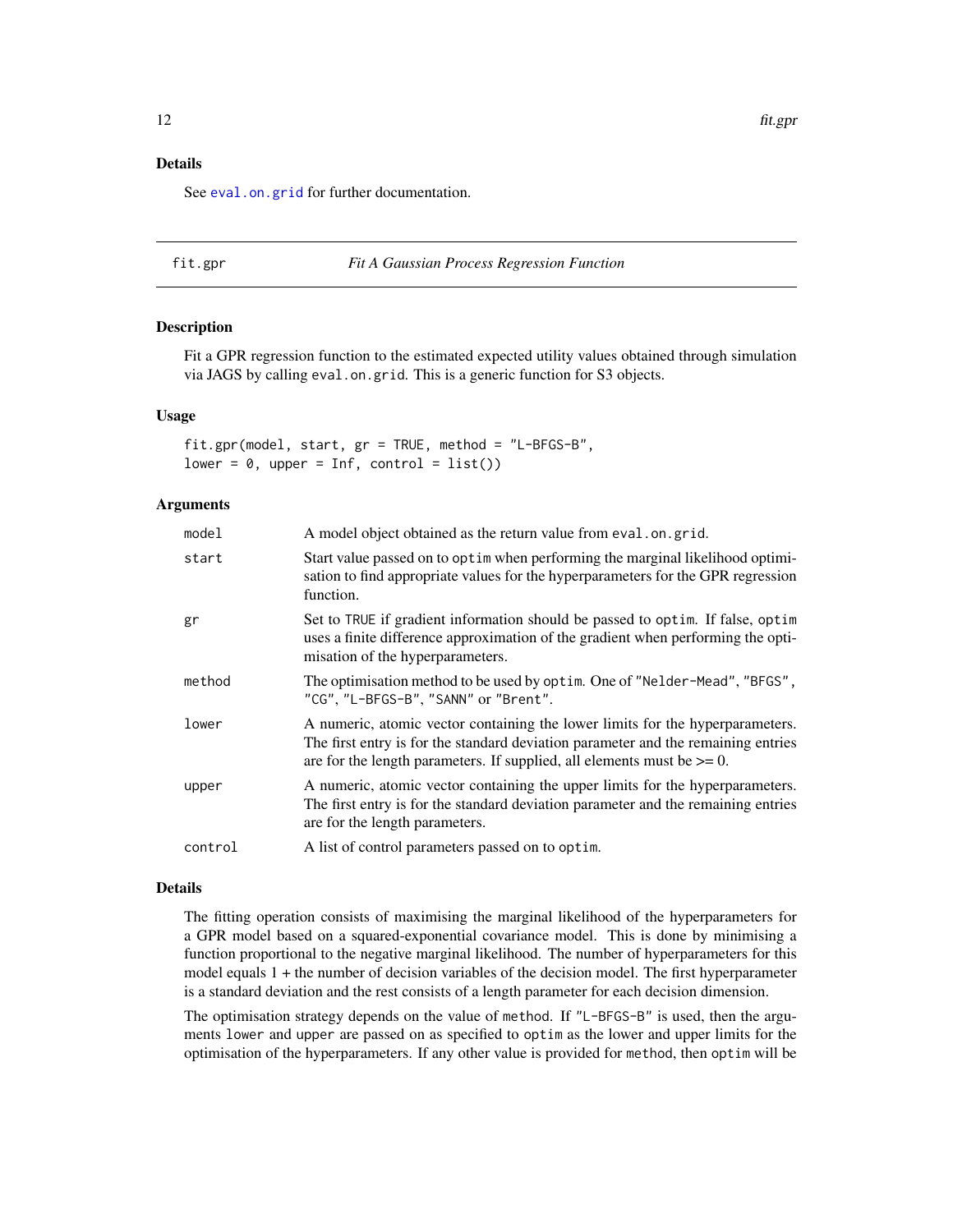# <span id="page-12-0"></span>fit.gpr.sim.model 13

used to minimise a function defined to be equal to the objective function when the hyperparameter argument x satisfies  $x \geq 1$  ower,  $x \leq 1$  upper and equal to Inf otherwise. The actual lower and upper limits passed to optim in this latter case are -Inf and Inf, respectively.

#### Value

A new simulation model object constructed from the object given as the first argument and the GPR regression results. The updated components in the new object are model\$regression.fun and model\$gpr.hyper.params. See [sim.model](#page-25-1) for a description of these components.

#### Author(s)

Sebastian Jobjörnsson <jobjorns@chalmers.se>

### See Also

[fit.loess](#page-13-1)

fit.gpr.sim.model *Fit A Gaussian Process Regression Function*

#### Description

fit.gpr method for objects of class sim.model.

#### Usage

```
## S3 method for class 'sim.model'
fit.gpr(model, start, gr = TRUE, method = "L-BFGS-B",
lower = 0, upper = Inf, control = list())
```

| model  | A model object obtained as the return value from eval.on.grid.                                                                                                                                                                                    |
|--------|---------------------------------------------------------------------------------------------------------------------------------------------------------------------------------------------------------------------------------------------------|
| start  | Start value passed on to optim when performing the marginal likelihood optimi-<br>sation to find appropriate values for the hyperparameters for the GPR regression<br>function.                                                                   |
| gr     | Set to TRUE if gradient information should be passed to optim. If false, optim<br>uses a finite difference approximation of the gradient when performing the opti-<br>misation of the hyperparameters.                                            |
| method | The optimisation method to be used by optim. One of "Nelder-Mead", "BFGS",<br>"CG", "L-BFGS-B", "SANN" or "Brent".                                                                                                                                |
| lower  | A numeric, atomic vector containing the lower limits for the hyperparameters.<br>The first entry is for the standard deviation parameter and the remaining entries<br>are for the length parameters. If supplied, all elements must be $\geq 0$ . |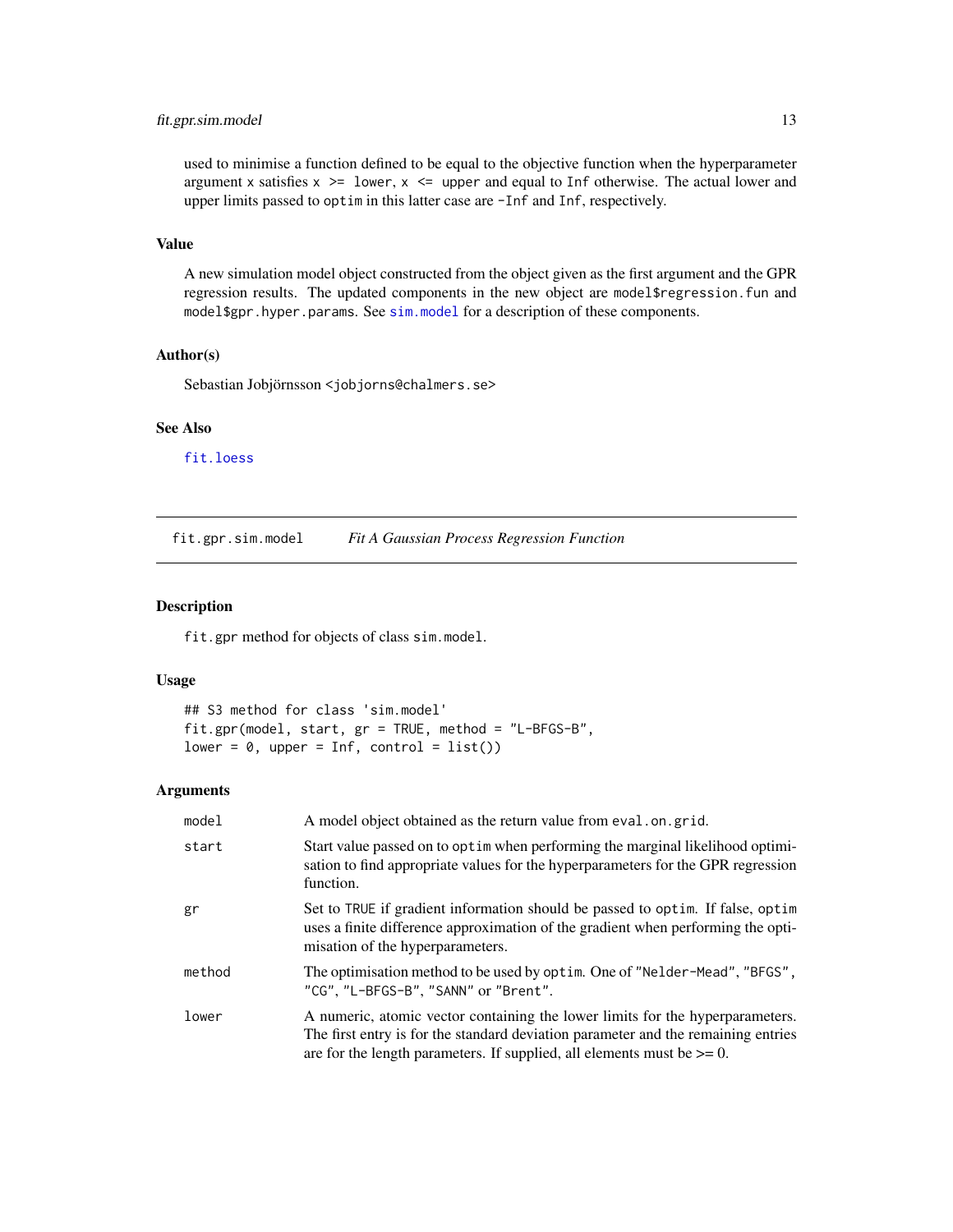<span id="page-13-0"></span>

| upper   | A numeric, atomic vector containing the upper limits for the hyperparameters.     |
|---------|-----------------------------------------------------------------------------------|
|         | The first entry is for the standard deviation parameter and the remaining entries |
|         | are for the length parameters.                                                    |
| control | A list of control parameters passed on to optim.                                  |

# Details

See [fit.gpr](#page-11-1) for further documentation.

<span id="page-13-1"></span>

fit.loess *Fit A Local Polynomial Regression Function*

#### **Description**

Fit a local polynomial regression function to the estimated expected utility values obtained through simulation via JAGS by calling eval. on.grid. This is a generic function for S3 objects.

#### Usage

fit.loess(model, span =  $0.75$ , degree = 2)

# Arguments

| model  | A model object obtained as the return value from eval.on.grid. |
|--------|----------------------------------------------------------------|
| span   | A parameter which controls the degree of smoothing.            |
| degree | The degree of the polynomials to be used, normally 1 or 2.     |

#### Details

This function calls loess in package stats to perform a regression. Note that the number of decision variables must be between 1 and 4, since this is the range supported by loess.

The formula passed as formula to loess has the form "y  $\sim x1 + x2$ " (for two decision variables, and correspondingly for any other number between 1 and 4). The span and degree arguments are passed on to loess as given. Further, surface = "direct" is used as a loess control value in order to allow for extrapolation for the fitted function. For the remaining arguments of loess, the default values are used.

#### Value

A new simulation model object constructed from the object given as the first argument and the local polynomial regression results. The updated components in the new object are model\$regression.fun and model\$gpr.hyper.params (set to NA). See [sim.model](#page-25-1) for a description of these components.

# Author(s)

Sebastian Jobjörnsson <jobjorns@chalmers.se>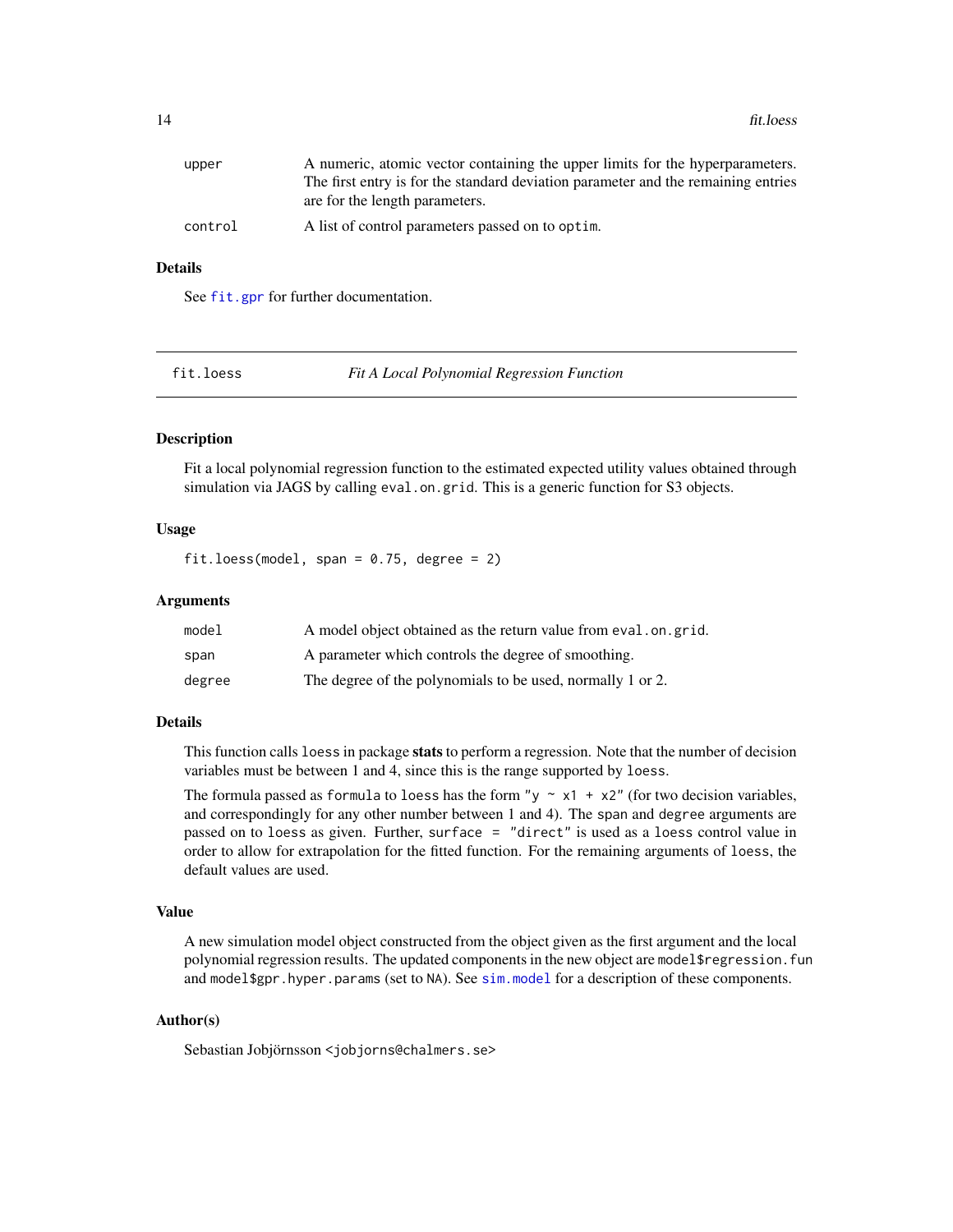### <span id="page-14-0"></span>fit.loess.sim.model 15

# See Also

[fit.gpr](#page-11-1)

fit.loess.sim.model *Fit A Local Polynomial Regression Function*

# Description

fit.loess method for objects of class sim.model.

#### Usage

```
## S3 method for class 'sim.model'
fit.loess(model, span = 0.75, degree = 2)
```
#### Arguments

| model  | A model object obtained as the return value from eval, on, grid. |
|--------|------------------------------------------------------------------|
| span   | A parameter which controls the degree of smoothing.              |
| degree | The degree of the polynomials to be used, normally 1 or 2.       |

#### Details

See [fit.loess](#page-13-1) for further documentation.

n.opt *Optimise A Simple Normal Model*

#### Description

Find an approximation of the optimal sample size and corresponding expected utility for a simple phase III clinical trial model with a single, normally distributed response and a utility function of a fixed form.

#### Usage

```
n. opt(nu = 0, tau = 1, sigma = 1, alpha = 0.025,
gain.constant = 1, gain.function = function(X, mu) 0,
fixed.cost = 0, sample.cost = 0.005,
k = 1, n.min = 1, n.max = 50, n.step = 1,
n.iter = 10000, n.burn.in = 1000, n.adapt = 1000,
regression.type = "loess",
plot.results = TRUE, independent.SE = FALSE,
parallel = FALSE, path.to.package = NA)
```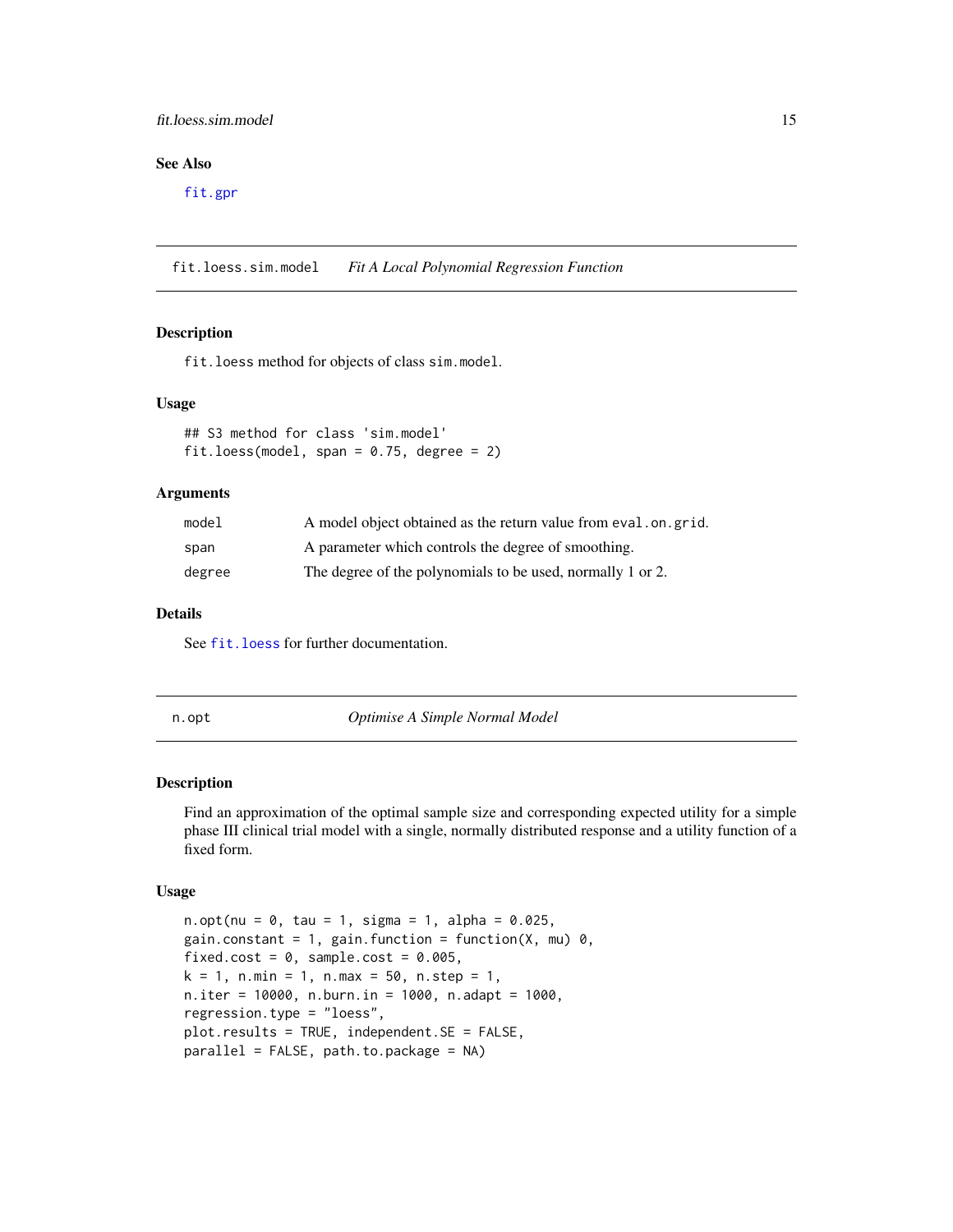| nu              | The mean of the conjugate normal prior distribution for the unknown population<br>mean.                                                                                                                                                                                                                                                                                           |
|-----------------|-----------------------------------------------------------------------------------------------------------------------------------------------------------------------------------------------------------------------------------------------------------------------------------------------------------------------------------------------------------------------------------|
| tau             | The standard deviation of the conjugate normal prior distribution for the un-<br>known population mean.                                                                                                                                                                                                                                                                           |
| sigma           | The known population standard deviation for each individual response in the<br>trial.                                                                                                                                                                                                                                                                                             |
| alpha           | The significance level in the one-sided test used by the regulatory authority to<br>decide upon marketing approval for the new treatment.                                                                                                                                                                                                                                         |
| gain.constant   | A constant utility gain received upon treatment approval. The total gain consists<br>of the sum of gain. constant and gain. function.                                                                                                                                                                                                                                             |
| gain.function   | A variable utility gain obtained in addition to the constant utility gain upon treat-<br>ment approval.                                                                                                                                                                                                                                                                           |
| fixed.cost      | The fixed cost of performing the trial.                                                                                                                                                                                                                                                                                                                                           |
| sample.cost     | The marginal cost per observation for the trial.                                                                                                                                                                                                                                                                                                                                  |
| k               | The number independent, parallel trials. Must be an integer greater than zero.                                                                                                                                                                                                                                                                                                    |
| n.min           | Lower limit for the one-dimensional grid for the sample size.                                                                                                                                                                                                                                                                                                                     |
| n.max           | Upper limit for the one-dimensional grid for the sample size.                                                                                                                                                                                                                                                                                                                     |
| n.step          | The step size of the grid for the sample size.                                                                                                                                                                                                                                                                                                                                    |
| n.iter          | The number of iterations in the JAGS MCMC simulation.                                                                                                                                                                                                                                                                                                                             |
| n.burn.in       | The number of burn iterations prior to the JAGS MCMC simulation.                                                                                                                                                                                                                                                                                                                  |
| n.adapt         | The number of adaptation iterations prior to the burn in and JAGS MCMC sim-<br>ulation.                                                                                                                                                                                                                                                                                           |
| regression.type |                                                                                                                                                                                                                                                                                                                                                                                   |
|                 | If set to "loess", the default value, then local polynomial regression will be<br>used (via a call to fit. loess) to fit the grid simulation results. If set to "gpr",<br>GPR regression will be used instead. For any other value, no regression is per-<br>formed and the optimisation done will consist of a maximisation over the values<br>corresponding to the grid points. |
| plot.results    | Set to TRUE if a plot of the results of the simulation over the grid is to be con-<br>structed.                                                                                                                                                                                                                                                                                   |
|                 | independent. SE If TRUE, then the standard errors of the sample means used to estimate the ex-<br>pected utility will be computed under the assumption of i.i.d. sampling. If<br>FALSE, the standard errors are instead computed using the coda:: spectrum0. ar<br>function.                                                                                                      |
| parallel        | Set to TRUE if the simulations over the grid should be done in parallel on a multi-<br>core processor. The default value FALSE leads to single-core computations.                                                                                                                                                                                                                 |
| path.to.package |                                                                                                                                                                                                                                                                                                                                                                                   |
|                 | The search path to the installation directory of <b>bdpopt</b> . For the default value,<br>the function will attempt to find the path using search.                                                                                                                                                                                                                               |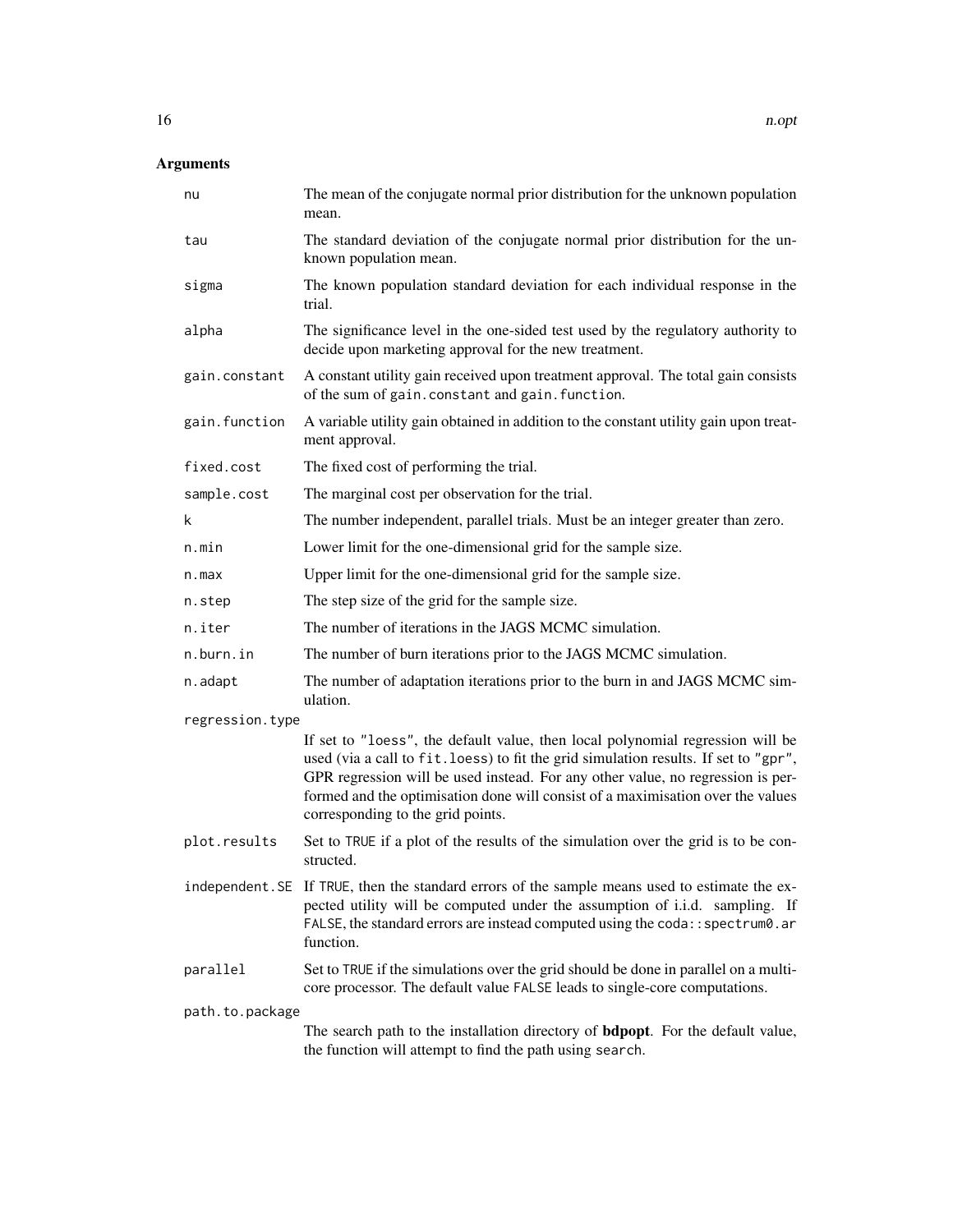# <span id="page-16-0"></span>optimise.eu 17

# Value

A list with components

| ns      | A numeric, atomic vector containing the sample size grid points.                                                                            |
|---------|---------------------------------------------------------------------------------------------------------------------------------------------|
| eus     | A numeric, atomic vector containing the sample means of the simulated ex-<br>pected utilities corresponding to the sample size grid points. |
| opt.arg | The optimal sample size found by maximising the estimated expected utility.                                                                 |
| opt.eu  | The estimated optimal utility corresponding to the optimal sample size found.                                                               |

# Author(s)

Sebastian Jobjörnsson <jobjorns@chalmers.se>

# See Also

[optimise.eu](#page-16-1)

<span id="page-16-1"></span>optimise.eu *Optimise Expected Utility*

# Description

Optimisation of expected utility, either directly over the results of a grid evaluation performed by eval.on.grid or by optimisation of the regression function constructed by fit.gpr or fit.loess. This is a generic function for an S3 object.

# Usage

optimise.eu(model, start, method = "L-BFGS-B",  $lower = -Inf, upper = Inf, control = list()$ 

| model   | A simulation model object returned by eval.on.grid, fit.gpr or fit.loess.<br>Specifying any method other than "Grid" requires that the object has been ob-<br>tained from fit.gpr or fit.loess. |
|---------|-------------------------------------------------------------------------------------------------------------------------------------------------------------------------------------------------|
| start   | The start value when performing the search for a maximum. Passed on to optim.                                                                                                                   |
| method  | The optimisation method to be used. Must be one of "Nelder-Mead", "BFGS",<br>"CG", "L-BFGS-B", "SANN", "Brent" or "Grid".                                                                       |
| lower   | A numeric, atomic vector giving the lower limits for the decision variables when<br>performing the maximisation.                                                                                |
| upper   | A numeric, atomic vector giving the upper limits for the decision variables when<br>performing the maximisation.                                                                                |
| control | A list of control parameters passed on to optim.                                                                                                                                                |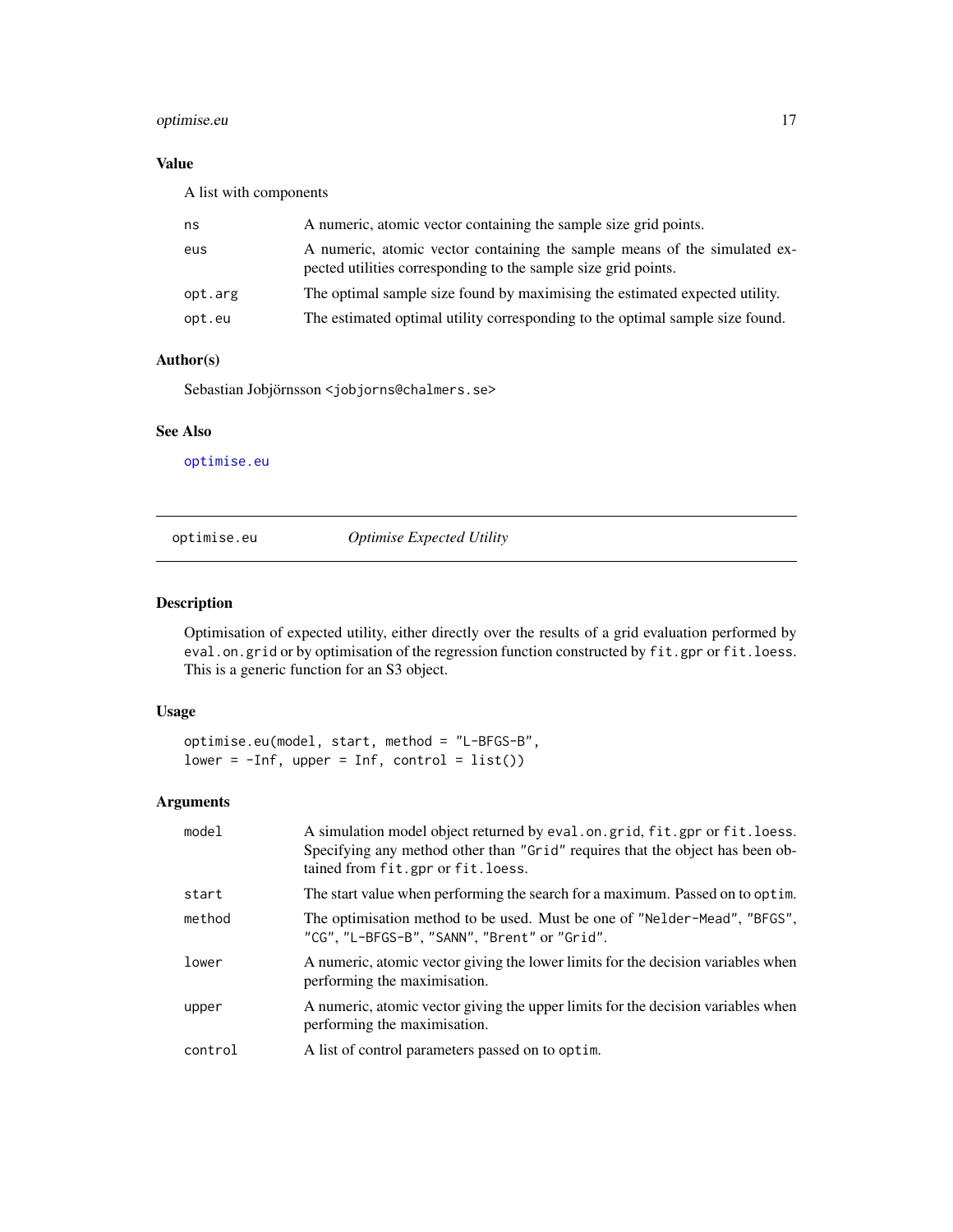# Details

The optimisation strategy depends on the value of method. All arguments except model are ignored if the method "Grid" is used. If "L-BFGS-B" is used, then the arguments lower and upper are passed on as specified to optim as the lower and upper limits for the optimisation of the decision variables. If any other value is provided for method, then optim will be used to maximise a function defined to be equal to the objective function when the decision variable argument x satisfies  $x$  >= lower,  $x$  <= upper and equal to -Inf otherwise. The actual lower and upper limits passed to optim in this last case are -Inf and Inf, respectively.

#### Value

A list with components

| opt.arg | A named vector containing the optimal values for the decision variables. |
|---------|--------------------------------------------------------------------------|
| opt.eu  | An estimate of the optimal expected utility.                             |

# Author(s)

Sebastian Jobjörnsson <jobjorns@chalmers.se>

optimise.eu.sim.model *Optimise Expected Utility*

#### Description

optimise.eu method for objects of class sim.model.

## Usage

```
## S3 method for class 'sim.model'
optimise.eu(model, start, method = "L-BFGS-B",
lower = -Inf, upper = Inf, control = list())
```

| model   | A simulation model object returned by eval. on. grid, fit. gpr or fit. loess.<br>Specifying any method other than "Grid" requires that the object has been ob-<br>tained from fit.gpr or fit.loess. |
|---------|-----------------------------------------------------------------------------------------------------------------------------------------------------------------------------------------------------|
| start   | The start value when performing the search for a maximum. Passed on to optim.                                                                                                                       |
| method  | The optimisation method to be used. Must be one of "Nelder-Mead", "BFGS",<br>"CG", "L-BFGS-B", "SANN", "Brent" or "Grid".                                                                           |
| lower   | A numeric, atomic vector giving the lower limits for the decision variables when<br>performing the maximisation.                                                                                    |
| upper   | A numeric, atomic vector giving the upper limits for the decision variables when<br>performing the maximisation.                                                                                    |
| control | A list of control parameters passed on to optim.                                                                                                                                                    |

<span id="page-17-0"></span>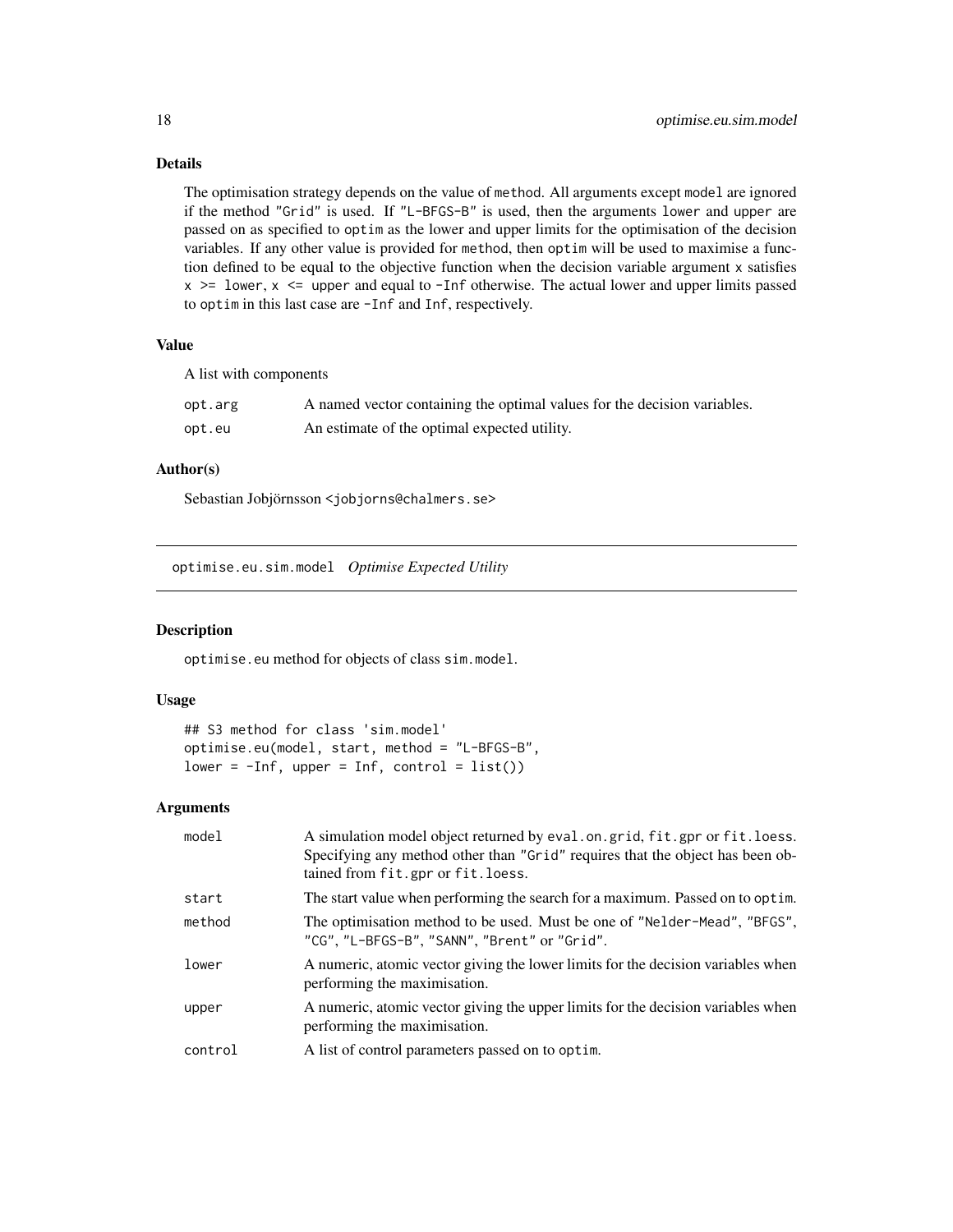# <span id="page-18-0"></span>Details

See [optimise.eu](#page-16-1) for further documentation.

<span id="page-18-1"></span>optimise.sequential.eu

*Optimise Sequential Expected Utility*

# Description

Optimise the expected utility for a sequential decision problem. The optimisation proceeds by backward induction, computing the optimal decision and corresponding expected utility at each stage over a grid for the current state summarising the posterior distribution of the unknown parameter.

#### Usage

```
optimise.sequential.eu(dp, mins, maxs, steps, n.sims, state.start = NA)
```
#### Arguments

| dp               | A decision problem object constructed by calling sequential.dp.                                                                                                                                                                                                                                                                                                                                                    |
|------------------|--------------------------------------------------------------------------------------------------------------------------------------------------------------------------------------------------------------------------------------------------------------------------------------------------------------------------------------------------------------------------------------------------------------------|
| mins             | A numeric, atomic vector specifying the lower boundary of the grid points for<br>each dimension of the state vector.                                                                                                                                                                                                                                                                                               |
| max <sub>s</sub> | A numeric, atomic vector specifying the upper boundary of the grid points for<br>each dimension of the state vector.                                                                                                                                                                                                                                                                                               |
| steps            | A numeric, atomic vector specifying the step size between grid points for each<br>dimension of the state vector.                                                                                                                                                                                                                                                                                                   |
| n.sims           | A numeric, atomic vector of length equal to dp\$n. stages specifying the number<br>of simulation draws to perform at each stage.                                                                                                                                                                                                                                                                                   |
| state.start      | An optional start value for the state. If provided, this value effectively deter-<br>mines a fixed prior for the parameter of the decision problem (before the first<br>stage). The first stage computations will then only be performed for this partic-<br>ular value. If the default value NA is used, computations for the first stage will<br>be performed for all grid points, as for the subsequent stages. |

#### Value

If state.start equals NA, then the value returned is a list with components

| opt.decision | Function taking a stage and a state into the optimal decision corresponding to<br>the closest grid point at that stage.           |
|--------------|-----------------------------------------------------------------------------------------------------------------------------------|
| opt.utility  | Function taking a stage and a state into the optimal expected utility correspond-<br>ing to the closest grid point at that stage. |

If an explicit value for state. start is provided, the value returned is a list with components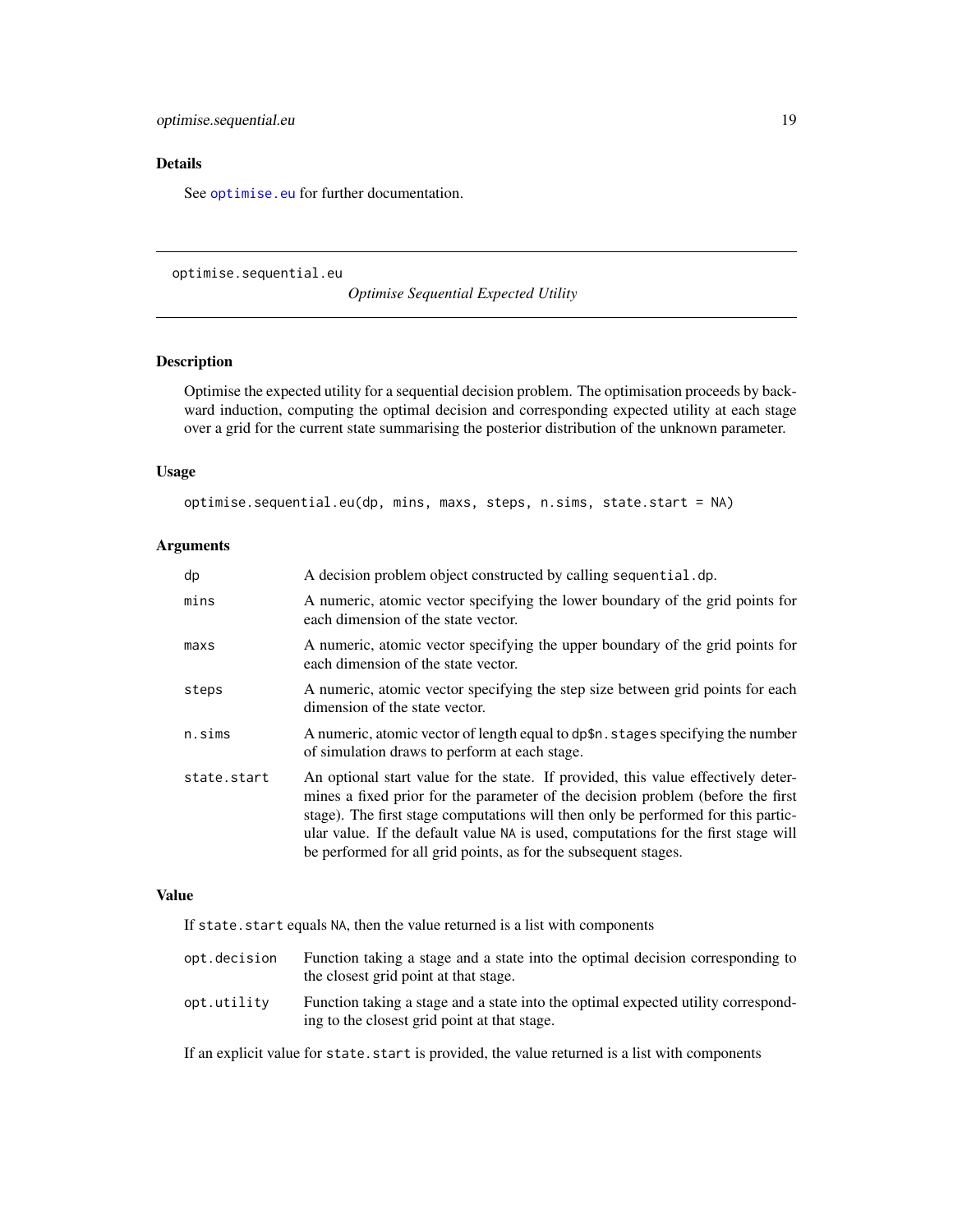<span id="page-19-0"></span>

| opt.stage1.decision |                                                                                                                                                  |
|---------------------|--------------------------------------------------------------------------------------------------------------------------------------------------|
|                     | Optimal stage 1 decision.                                                                                                                        |
| opt.stage1.utility  |                                                                                                                                                  |
|                     | Optimal stage 1 utility.                                                                                                                         |
| opt.decision        | Function taking a stage (greater than 1) and a state into the optimal decision<br>corresponding to the closest grid point at that stage.         |
| opt.utility         | Function taking a stage (greater than 1) and a state into the optimal expected<br>utility corresponding to the closest grid point at that stage. |

# Author(s)

Sebastian Jobjörnsson <jobjorns@chalmers.se>

# See Also

[optimise.sequential.normal.eu](#page-19-1)

<span id="page-19-1"></span>optimise.sequential.normal.eu

*Optimise A Sequential Normal Decision Problem*

# Description

Optimise a sequential normal decision problem constructed by a call to the function sequential.normal.dp.

# Usage

```
optimise.sequential.normal.eu(dp, range, step.size,
prior.mean = 0, n.sims = 1000, plot.results = TRUE)
```

| dp           | A sequential normal decision problem created by a call to sequential normal dp.                                                                        |
|--------------|--------------------------------------------------------------------------------------------------------------------------------------------------------|
| range        | The range of the one-dimensional grid for the state. All grid points will lie in<br>the interval $c(prior.mean - range / 2, prior.mean + range / 2)$ . |
| step.size    | The step size between the grid points for the state.                                                                                                   |
| prior.mean   | Defines the mid-point of the grid for the state.                                                                                                       |
| n.sims       | The number of random draws for simulations used to estimate the expected util-<br>ity for a decision at each stage.                                    |
| plot.results | If TRUE, construct a plot of the optimal policy.                                                                                                       |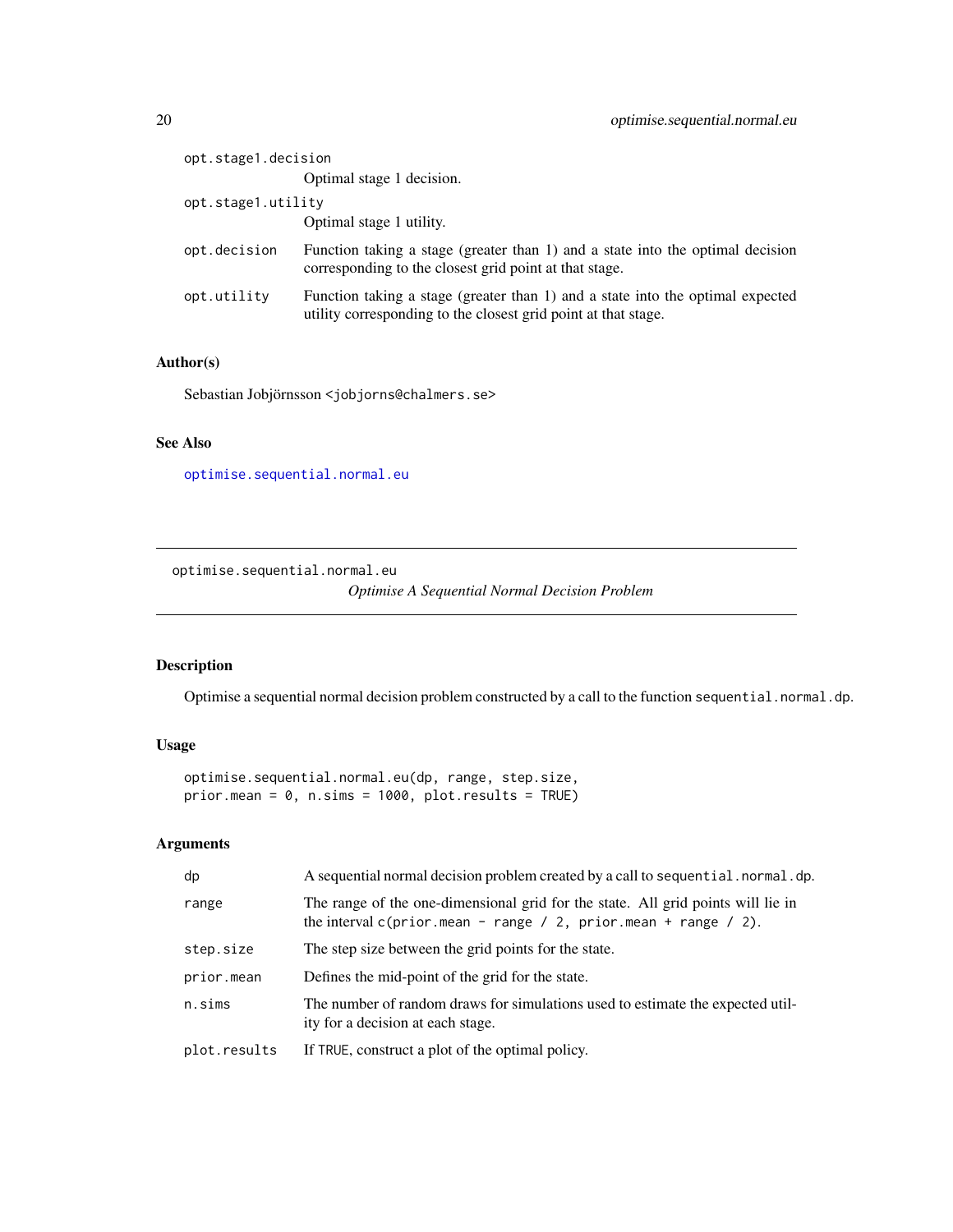#### <span id="page-20-0"></span>plot.sim.model 21

### Details

The plot has the stage number on the x-axis. The y-axis levels of the points (one for each stage) shows the cutoff levels for when it is optimal to continue (for all but the last stage) or finalise (for the last stage). It will be optimal to continue or finalise if the posterior mean of the parameter at a given stage is above the level of the point at that stage.

If no cutoff point can be established in the interior of the region defined by the interval  $I = c(prior.mean - range / 2, prior.mean + range / 2)$ , then a cross will be used instead of a circle to indicate the level of the stage. If the cross is located at prior.mean + range / 2, it is optimal to continue for no state in I. If the cross is located at prior. mean  $-$  range  $/2$ , it is optimal to continue for all states in I.

# Value

A list with components

| opt.decision | Function taking a stage and a state into the optimal decision corresponding to<br>the closest grid point at that stage.           |
|--------------|-----------------------------------------------------------------------------------------------------------------------------------|
| opt.utility  | Function taking a stage and a state into the optimal expected utility correspond-<br>ing to the closest grid point at that stage. |

#### Author(s)

Sebastian Jobjörnsson <jobjorns@chalmers.se>

#### See Also

[optimise.sequential.eu](#page-18-1)

plot.sim.model *Plot The Results Contained In Simulation Model Object*

#### Description

Plot method for an object of class sim.model.

#### Usage

```
## S3 method for class 'sim.model'
plot(x, main-var.name = NULL, main-var.min = -Inf,main.var.max = Inf, fixed = list(), no.legends = FALSE,
no.reg = FALSE, reg.steps = 100, ...)
```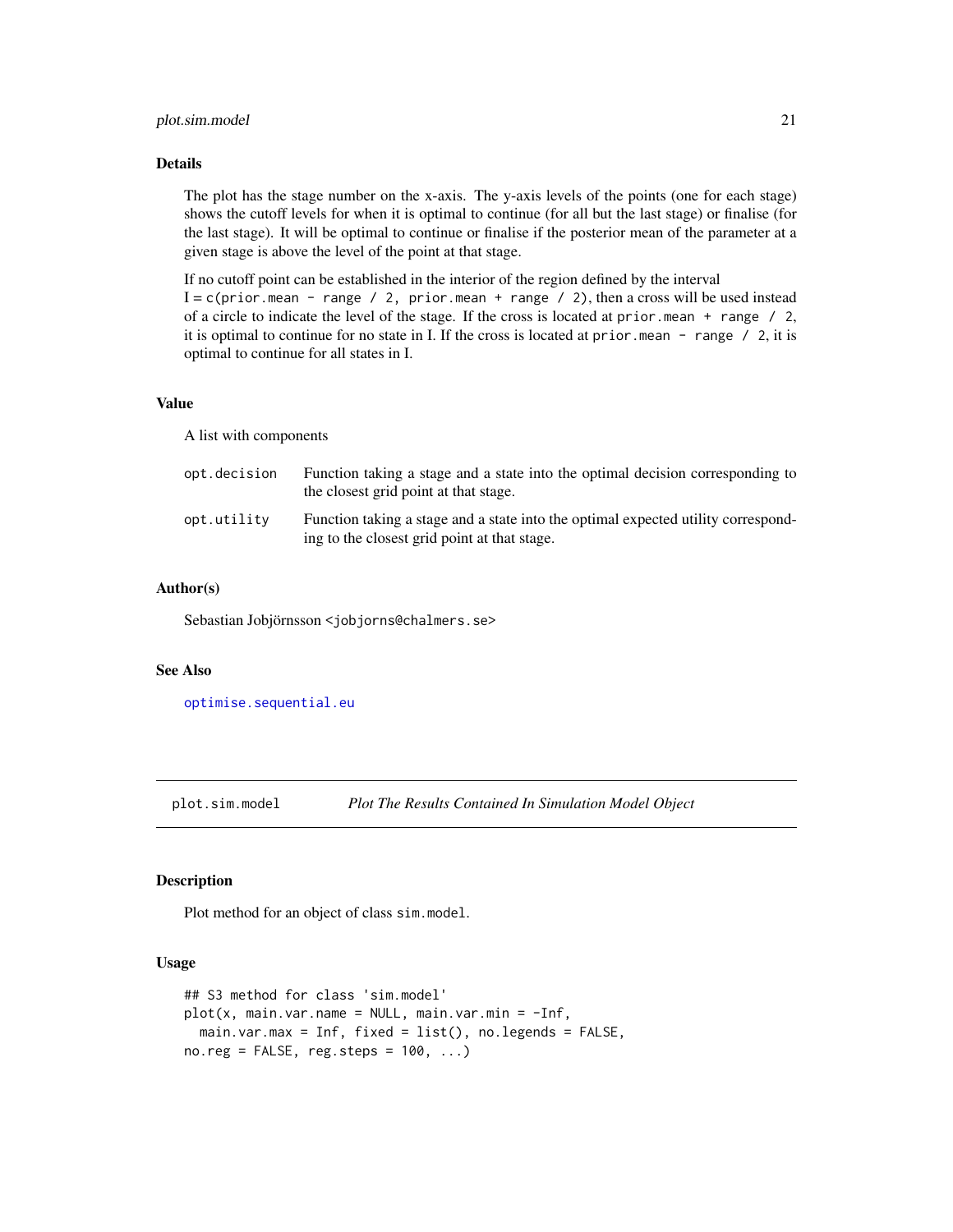#### **Arguments**

| $\mathsf{x}$  | A simulation model object obtained as output from eval. on. grid, fit. gpr or<br>fit.loess.                                                                                                                                                                                                                                    |
|---------------|--------------------------------------------------------------------------------------------------------------------------------------------------------------------------------------------------------------------------------------------------------------------------------------------------------------------------------|
| main.var.name | A name for the main variable to be used when plotting. This defines the variable<br>that varies along the x-axis of the plot. The full name of the variable must be<br>given as a string, i.e., the name must include array brackets and array indices.                                                                        |
| main.var.min  | The minimum value for the main variable.                                                                                                                                                                                                                                                                                       |
| main.var.max  | The maximum value for the main variable.                                                                                                                                                                                                                                                                                       |
| fixed         | A list of vectors with named entries. Each such vector defines a set of fixed<br>values for the remaining decision variables. The number of curves in the plot<br>will be equal to the length of fixed. Note that the names of the entries must be<br>written in full array notation, including explicit brackets and indices. |
| no.legends    | By default, legends are included with numbers corresponding to the entries of<br>fixed. Set no. legends to TRUE to remove it.                                                                                                                                                                                                  |
| no.reg        | Set to TRUE in order so suppress plotting of the regression curves.                                                                                                                                                                                                                                                            |
| reg.steps     | The number of steps to use when plotting the regression curves.                                                                                                                                                                                                                                                                |
| .             | Not used.                                                                                                                                                                                                                                                                                                                      |

#### Details

The simulation grid points included in the plot are selected as follows:

- 1. All points for which the value of the decision variable defined by main.var.name is not within the region defined by main.var.min and main.var.max are excluded from the total set of grid points.
- 2. For the points remaining, any point which does not correspond to a value listed in fixed is excluded.

In the special case when there is only one decision variable, only the model x needs to be specified. In the special case when there are only two decision variables, fixed may also be given as a vector. It then specifies the values of the secondary variable and one curve will be drawn for each value.

The default behaviour is to also plot the fitted regression function if it is available, with one curve corresponding to each of the point sets defined by the entries of fixed.

#### Value

Returns NULL.

# Author(s)

Sebastian Jobjörnsson <jobjorns@chalmers.se>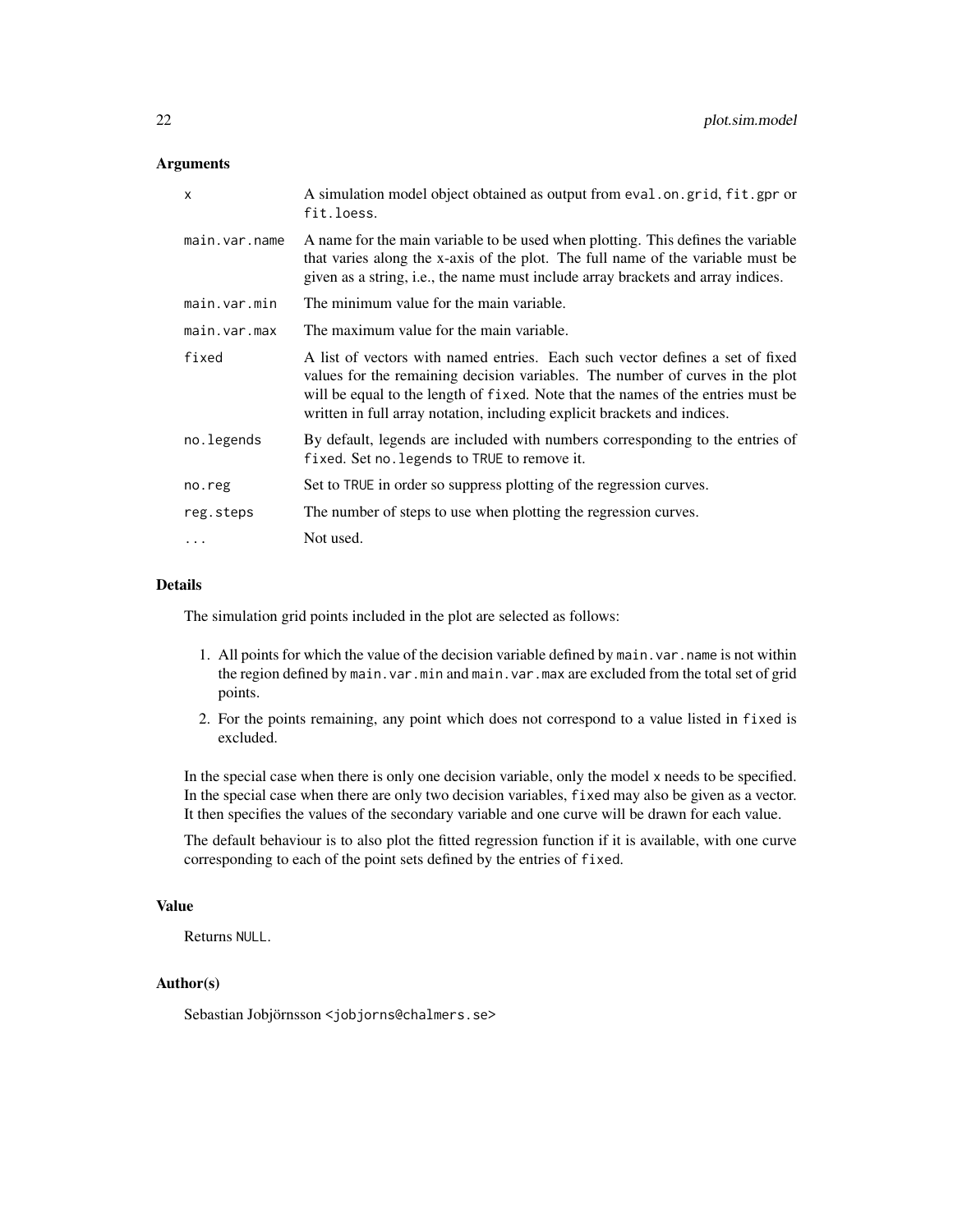<span id="page-22-0"></span>print.sim.model *Print Status Of Simulation Model Object*

#### Description

Print method for an object of class sim.model. Outputs some very concise information about the given model object.

# Usage

## S3 method for class 'sim.model'  $print(x, \ldots)$ 

#### Arguments

|   | The simulation model object. |
|---|------------------------------|
| . | Not used.                    |

#### Details

Prints the JAGS model used. If a simulation over a grid has been performed, prints the number of simulation points. Prints a message stating whether or not regression has been performed. Prints the hyperparameters of a GPR regression if available.

#### Value

Returns NULL.

# Author(s)

Sebastian Jobjörnsson <jobjorns@chalmers.se>

<span id="page-22-1"></span>sequential.dp *Construct A Sequential Decision Problem*

# Description

Construct a sequential decision problem. The object constructed is just a list with components named as the arguments to the function.

#### Usage

sequential.dp(n.stages, post.sample, pred.sample, update.state, term.decisions, term.obs.decisions, cont.decisions, term.utility.fun, term.obs.utility.fun, cont.utility.fun)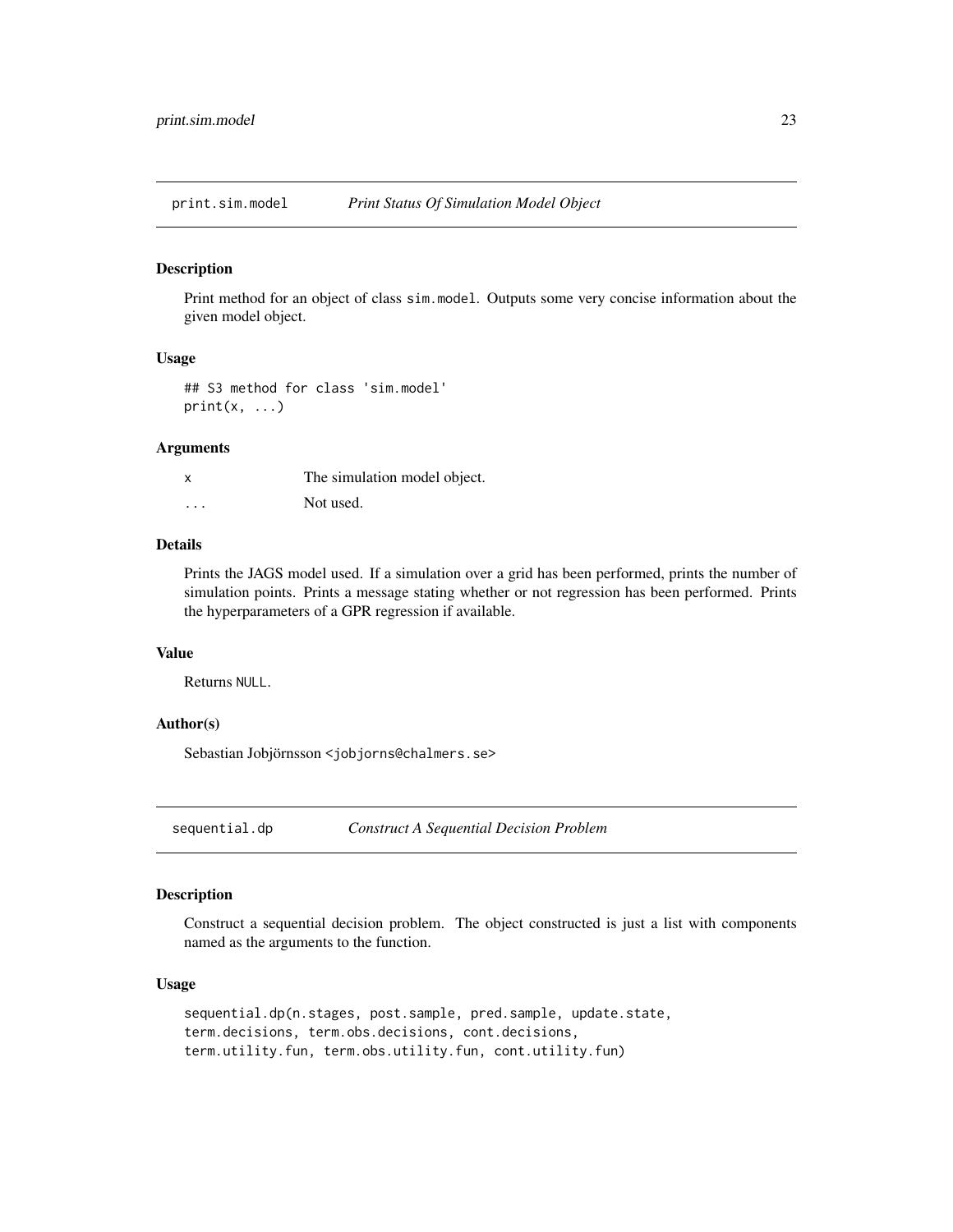# Arguments

| n.stages             | The number of stages in the sequential decision problem.                                                                                                                                                                                                                                                                                                |
|----------------------|---------------------------------------------------------------------------------------------------------------------------------------------------------------------------------------------------------------------------------------------------------------------------------------------------------------------------------------------------------|
| post.sample          | A function taking a stage, a state and the simulation iteration count into a random<br>sample from the posterior distribution of the model parameter given the value of<br>the state when being at the given stage.                                                                                                                                     |
| pred.sample          | A function taking a stage, a list of parameter values and a decision into a list<br>of random samples from the conditional distributions of the observable variable<br>at the given stage. The i:th value in the list returned should be a sample from<br>the predictive distribution conditioned on the i:th entry in the list of parameter<br>values. |
| update.state         | A function that takes a stage, a state, a decision d and a list of observations into<br>a list of updated states. The updated values should be the ones obtained when<br>combining the observations in order with the original state, given d.                                                                                                          |
|                      | term decisions A list the length of which must be equal to n. stages. The i:th element of the<br>list specifies the terminal decisions available at stage i.                                                                                                                                                                                            |
| term.obs.decisions   |                                                                                                                                                                                                                                                                                                                                                         |
|                      | A list the length of which must be equal to n. stages. The i:th element of the<br>list specifies the terminal observation decisions available at stage i.                                                                                                                                                                                               |
|                      | cont. decisions A list the length of which must be equal to n. stages. The i:th element of the<br>list specifies the continuation decisions available at stage i.                                                                                                                                                                                       |
| term.utility.fun     |                                                                                                                                                                                                                                                                                                                                                         |
|                      | A list of terminal utility functions of length equal to n. stages. Each element<br>of the list should be a function mapping a pair (d, theta) into to a numeric<br>value, where d is a decision and theta is a parameter value.                                                                                                                         |
| term.obs.utility.fun |                                                                                                                                                                                                                                                                                                                                                         |
|                      | A list of terminal utility functions of length equal to n. stages. Each element of<br>the list should be a function mapping a triple (d, X, theta) into to a numeric<br>value, where d is a decision, X is an observation and theta is a parameter value.                                                                                               |
| cont.utility.fun     |                                                                                                                                                                                                                                                                                                                                                         |
|                      | A list of terminal utility functions of length equal to n.stages. Each element<br>of the list should be a function mapping a pair (d, X) into to a numeric value,<br>where d is a decision and X is an observation.                                                                                                                                     |

# Details

For any stage i, at least one of the elements of the decision lists must be nonempty, i.e., the sum of length(term.decisions[[i]]), length(term.obs.decisions[[i]]) and length(cont.decisions[[i]] must be greater than or equal to 1.

For the last stage, all decisions must be terminal decisions, i.e., length(cont.decisions[[n.stages]]) must equal 0 and the sum of length(term.decisions[[n.stages]]) and length(term.obs.decisions[[n.stages]]) must be greater than or equal to 1.

#### Value

A list for which the components have the same names and are in the same order as the arguments to the function.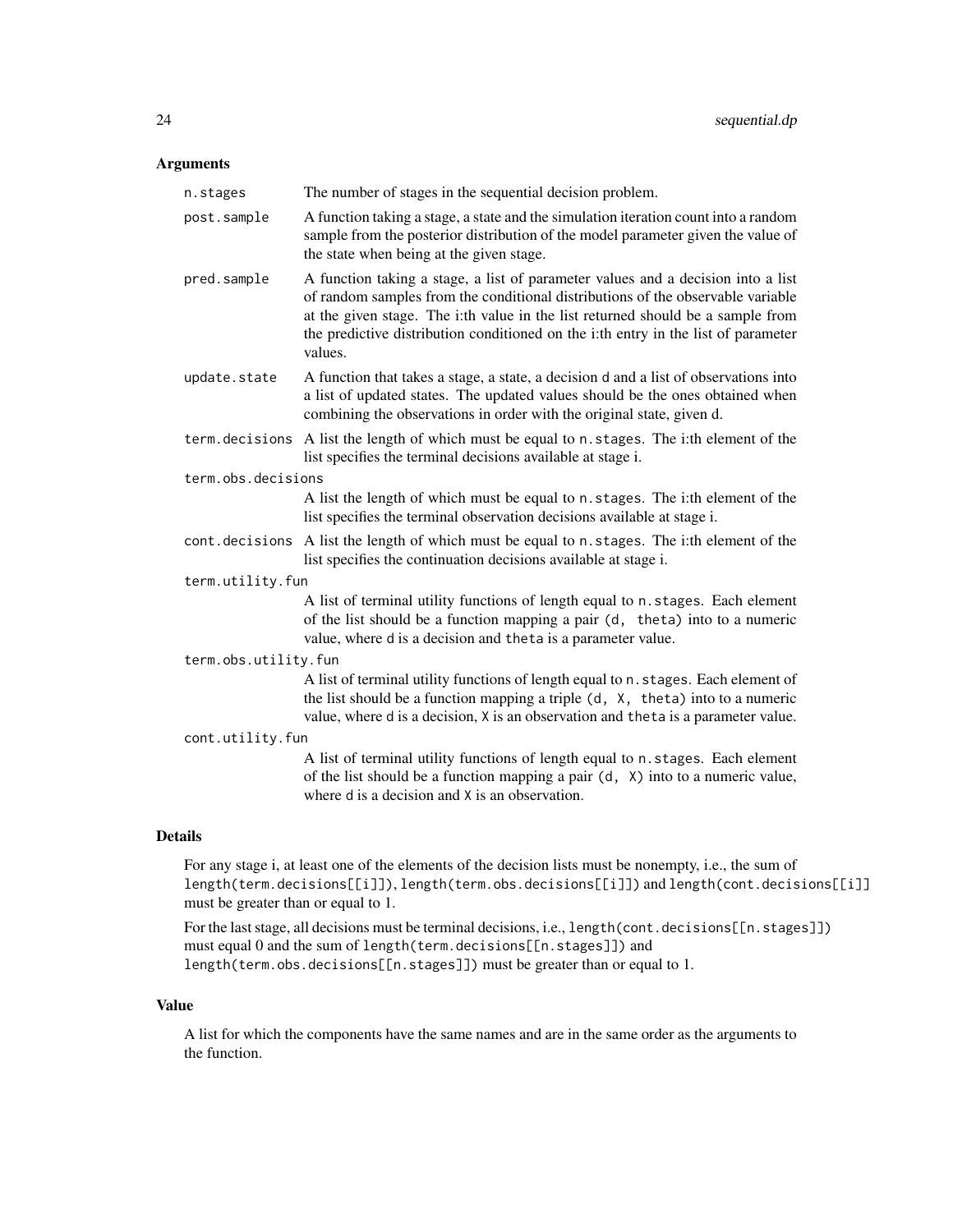#### <span id="page-24-0"></span>Author(s)

Sebastian Jobjörnsson <jobjorns@chalmers.se>

#### See Also

[sequential.normal.dp](#page-24-1)

<span id="page-24-1"></span>sequential.normal.dp *Create A Sequential Normal Decision Problem*

#### Description

Create an object representing a sequential normal decision problem. A single observation with a normal distribution is made at each stage. The parameter is a true population mean with a conjugate normal prior. Under the assumption of a known population standard deviation, the variance of the posterior distribution for the parameter does not depend on the observations as is known at each stage. This implies that the state is one-dimensional and equals the mean of the posterior distribution for the parameter at each stage.

#### Usage

```
sequential.normal.dp(n.stages, group.size, tau, sigma,
stage.cost, final.cost, final.gain)
```
# Arguments

| n.stages   | The number of stages of the sequential decision problem.                                                                                                                                                                                          |
|------------|---------------------------------------------------------------------------------------------------------------------------------------------------------------------------------------------------------------------------------------------------|
| group.size | The sample size at each stage. The individal samples are combined into a group<br>mean, which is the single observation at each stage.                                                                                                            |
| tau        | The standard deviation of the prior for the unknown population mean before the<br>first stage.                                                                                                                                                    |
| sigma      | The population standard deviation for a single individual. The standard devia-<br>tion for the group response is this value divided by the square root of group. size.                                                                            |
| stage.cost | The cost of proceeding to the next stage.                                                                                                                                                                                                         |
| final.cost | The cost payed at the final stage if a finalisation decision is taken (if a stopping<br>decision is taken, this cost is not payed).                                                                                                               |
| final.gain | A constant which is multiplied with the true population mean in order to obtain<br>the utility gain at the final stage, if a finalisation decision is taken (if a stopping<br>decision is taken, this gain is not included in the total utility). |

#### Details

In all stages but the last, the two decisions available are to either continue and pay the stage cost or to stop and abort (which costs nothing). At the final stage, the two decisions available are to either finalise the process and obtain the final gain and pay the final cost or to stop and abort (whith no gain and no cost).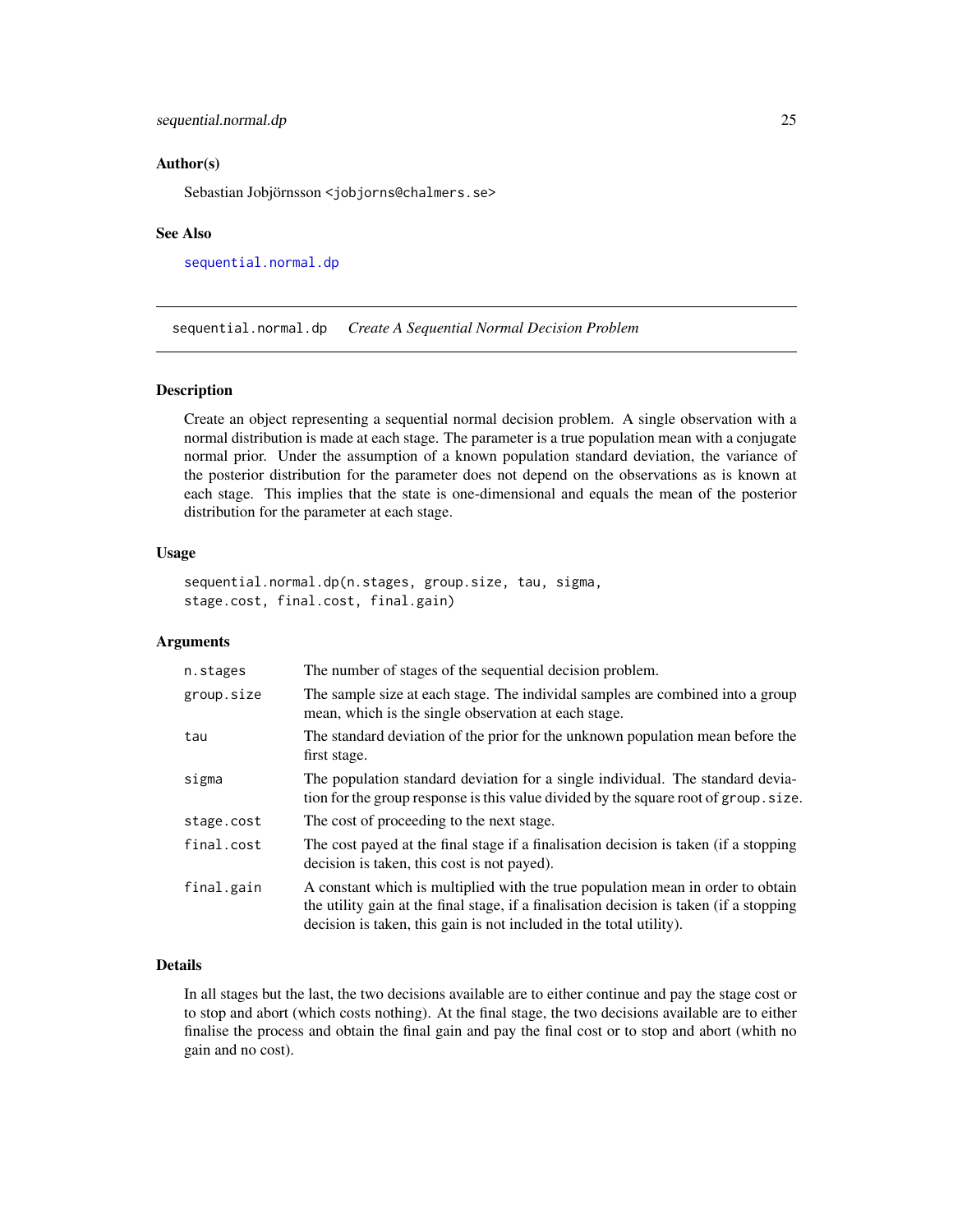# <span id="page-25-0"></span>Value

A list representing a sequential decision problem object. See sequential. dp for further description of the components.

# Author(s)

Sebastian Jobjörnsson <jobjorns@chalmers.se>

# See Also

[sequential.dp](#page-22-1)

<span id="page-25-1"></span>sim.model *Construct A Simulation Model Object*

# Description

Construct a simulation model object from a JAGS model file and a JAGS data file or a named list of data objects.

## Usage

```
sim.model(model.file, data)
```
# Arguments

| model.file | Name of the file defining the JAGS model. This must be an atomic character      |
|------------|---------------------------------------------------------------------------------|
|            | vector of a single element.                                                     |
| data       | Name of the file defining the JAGS data or a named list of R objects. If a file |
|            | name, it must be an atomic character vector of a single element.                |

## Value

An S3 object of class sim.model with components

| model.file | The name of the JAGS model file used to create the object.                                                                                       |
|------------|--------------------------------------------------------------------------------------------------------------------------------------------------|
| data       | A named list of data objects extracted from the JAGS data file or directly sup-<br>plied as an argument.                                         |
|            | grid. spec. list The grid specification list after grid evaluation. Initially set to NA when the object<br>is created.                           |
| sim.points | A matrix with with columns holding the positions of the grid points after grid<br>evaluation. Initially set to NA when the object is created.    |
| sim.means  | A vector holding the sample means after grid evaluation. Initially set to NA when<br>the object is created.                                      |
| sim.SEs    | A vector holding the standard errors corresponding to the sample means after<br>grid evaluation. Initially set to NA when the object is created. |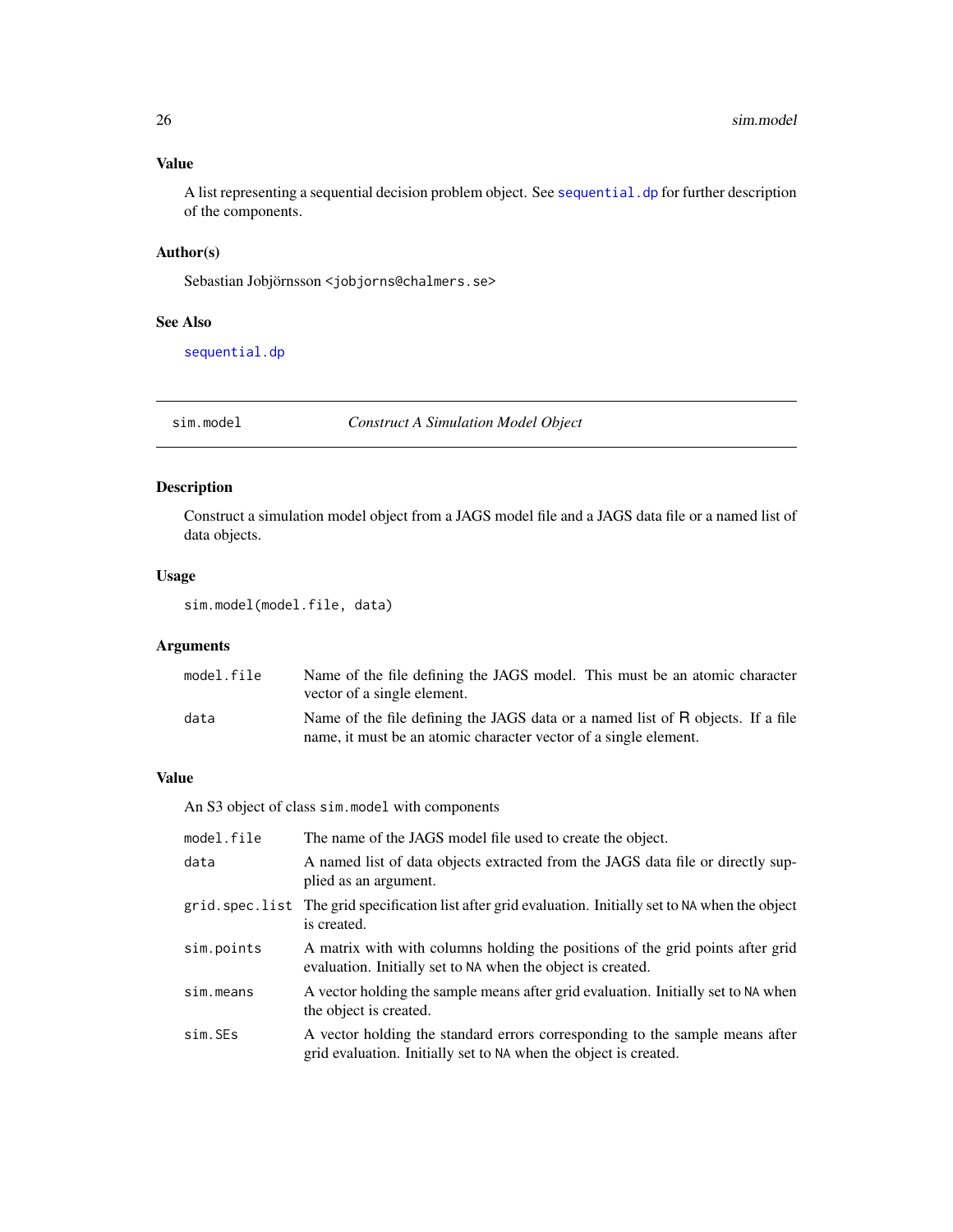#### <span id="page-26-0"></span>sim.model 27

regression.fun The approximate, smoothed function after regression has been performed. Initially set to NA when the object is created.

# gpr.hyper.params

The hyperparameters selected in the GPR regression after it has been performed. Initially set to NA when the object is created.

# Author(s)

Sebastian Jobjörnsson <jobjorns@chalmers.se>

### See Also

[create.normal.model](#page-1-1)